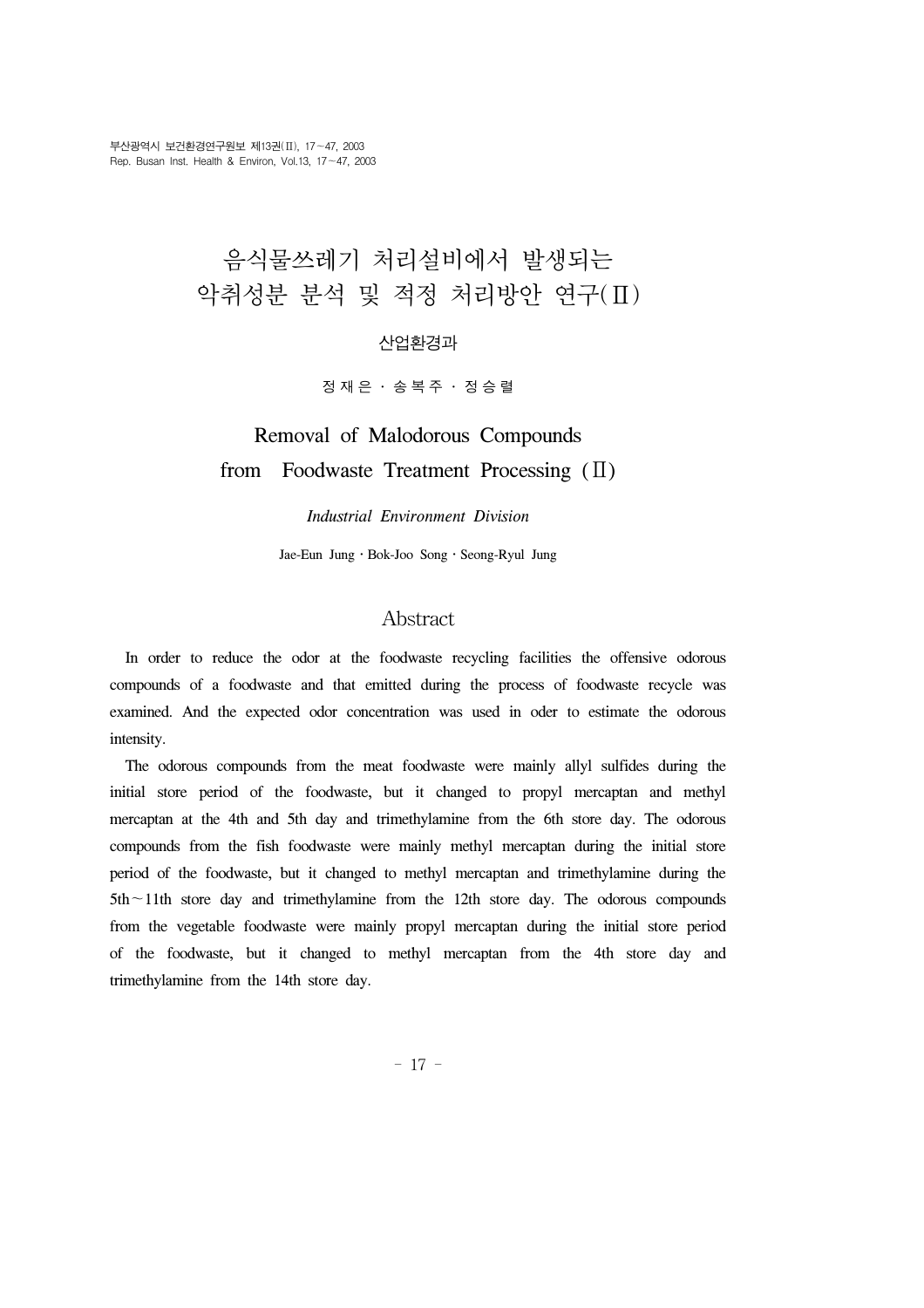The expected odor concentration during the store period and the recycling(steamed) procedure increased according to the store days. At the steam procedure it has rapidly increased after the 4th store day and at the storage after 5th store day.

 The most odorous compounds was emitted from the steam procedure of all recycling process, the input procedure to a hopper, steam procedure and cooling procedure. And it was founded that isovaleraldehyde, methyl mercaptan, diacetyl and isobutyraldehyde in order of expected odor concentration were the main odorous compounds during the steam procedure.

 The efficiency of the odorous compounds reduction process of the foodwaste recycling facilities was 58.9% at the first reduction stage(the biofilter process) and 49.1% at the seconds reduction stage(wet scrubber). The result showed that a high reductive efficiency appear to sulfurs that a low reductive efficiency to aldehydes.

**Key word** : foodwaste, methyl mercaptan, trimethylamine, biofilter

### Ⅰ. 서 론

 악취는 「황화수소, 메르캅탄류, 아민류, 기타 자극성 있는 기체성 물질이 사람의 후각을 자극하여 불쾌감과 혐오감을 주는 냄새  $_1$  라고 정의한다<sup>1)</sup>. 냄새의 원인이 되 는 물질은 약 40만가지로 알려져 있으며, 에스테르류, 테르펜류, 알데히드류 등은 향기를 나타내는 물질로서 향수와 방향제 의 성분으로 사용되고 있고, 황화합물, 아 민류, 메르캅탄류 등은 대표적 악취물질로 서 작용한다. 그러나 어떤 물질이 좋은 냄 새로 혹은 악취로 작용하는가는 대체로 그 물질의 고유한 냄새에 의해 정해지기 도 하지만 경우에 따라서는 농도에 따라 좌우될 수 있다. 예로서 배설물 중의 대표

적인 악취로 알려져 있는 인돌을 극저농 도로 묽히면 쟈스민과 같은 좋은 냄새로 느껴지고, 보통의 농도로는 방향을 주는 향수도 높은 농도에서는 불쾌감을 주며, 진한 농도의 부틸알코올은 악취를 나타내 지만 묽혀서 사이다의 방향제로 사용되고 있다 $^{2}$ . 또한 일반적으로 습관화되지 않은 냄새나 계속적으로 발생하는 냄새는 악취 로 느껴지는 경우가 많아 악취와 향기를 단정적으로 구별하기란 애매하며, 악취를 느끼는 정도는 악취물질의 종류와 농도뿐 만 아니라 정신적, 육체적 상태 및 환경조 건에 따라서도 피해의 정도가 다르게 나 타나므로 악취에 대한 불쾌감을 일정한 기준이나 측정방법에 따라 평가하기란 매 우 곤란하다. 즉, 생활환경과 사람의 심리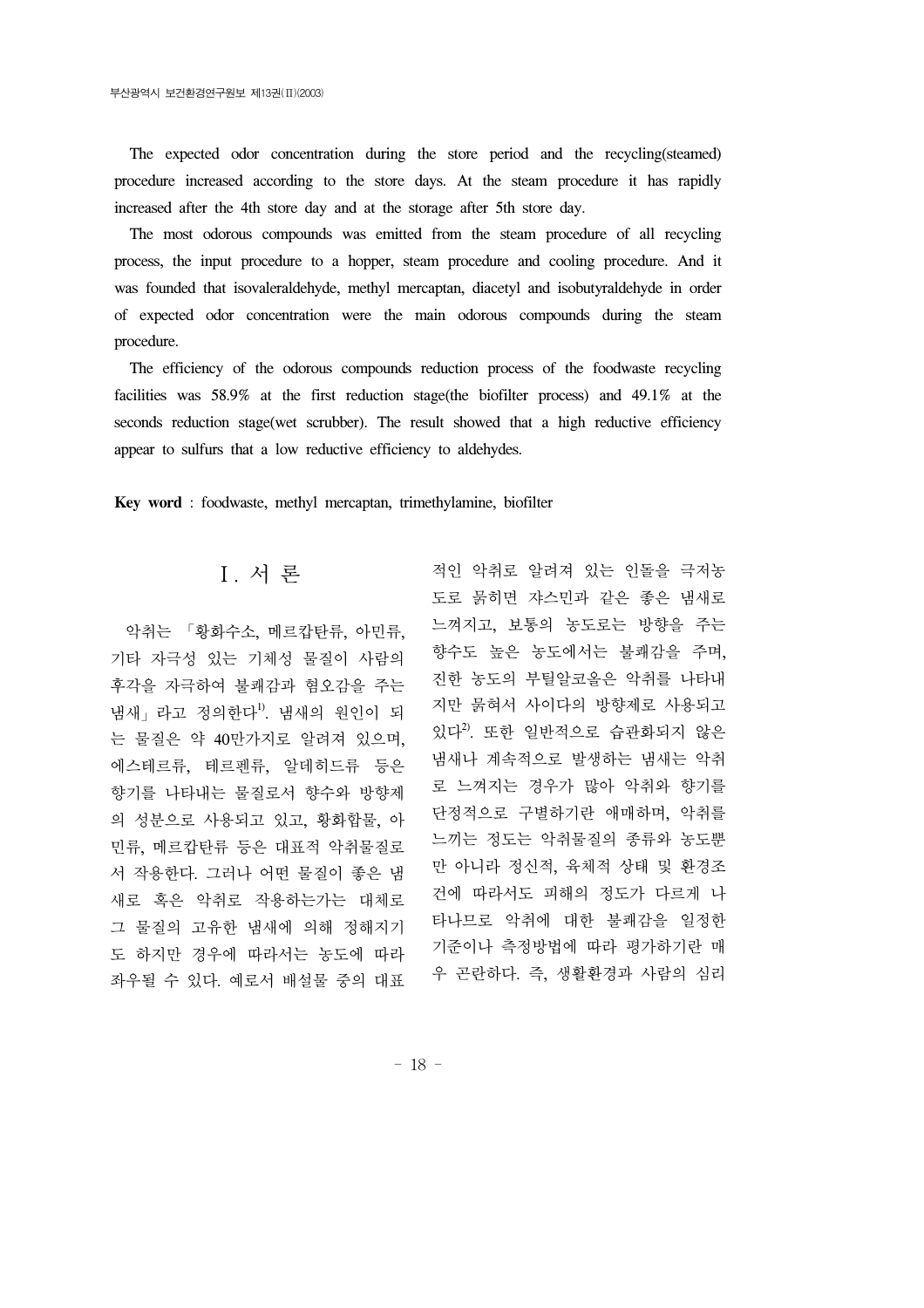적 판단에 따라 악취를 느끼는 양상이 다 르게 나타나므로 악취물질의 종류와 농도 만을 가지고 악취오염 상태를 나타내기는 매우 어렵다3). 이러한 악취로 인한 피해 는 주로 감각적인 것으로 불쾌감, 혐오감 을 들 수 있으며, 그 외 식욕감퇴, 구토, 불면 등의 생리적인 영향 또는 정서생활 의 방해 등 심리적 영향이라 볼 수 있는 데 경제발전과 더불어 생활수준이 향상됨 에 따라 악취에 대한 관심도는 점차 높아 지고 있다. 부산시의 연도별 악취민원 발 생현황에서와 같이 1997년 3건, 1998년 112건, 1999년 242건으로 매년 급격히 증 가하고 있는 추세이다 $4^9$ .

 특히 음식물쓰레기 자원화시설은 국가 정책인 폐기물 자원의 재활용 측면에서 그 중요성이 부각되고, 2005년도부터 실시 될 음식물쓰레기의 직매립 금지로 인해 더욱 늘어날 것으로 전망됨에 따라 빈번 한 민원발생이 예상되고 있어 음식물쓰레 기 자원화시설의 악취관리에 대한 대책이 시급하다.

 하지만 지금까지의 악취저감방법에 관 한 연구는 개별적인 악취물질에 대한 물 리․화학적 또는 생물학적 처리방법을 위 주로 진행되어졌고, 여러 가지 악취물질에 대한 포괄적인 저감방안에 관한 연구는 아직 미미한 실정이다.

 따라서 본 연구의 목적은 음식물쓰레기 처리시설에서 발생되는 악취성분을 규명 하고 그 저감방안을 수립하는 것이다.

 2000년부터 2002년에 걸쳐 수행된 1차 보고서에서는 기초자치단체에서 운영관리 하고 있는 음식물쓰레기 사료화시설에서 발생하는 악취성분의 정확한 분석을 통해 악취 원인물질을 규명하였고, 저온흡착 -GC/MSD를 이용한 다성분 동시분석법의 검증을 통하여 새로운 악취분석법을 제시 하였으며, 악취의 최소감지값(Threshold)을 이용하여 악취성분의 기여도를 비교검토 하여 음식물쓰레기 처리시설의 적정 관리 운영 및 방지시설 설계 등의 필요한 기초 자료를 제시하였다.

 이에 2차 본 연구는 기존 음식물쓰레기 처리시설에 설치되어 있는 처리공정별 악 취성분과 악취방지시설의 악취에 대한 제 거 효율을 규명하고, 음식물쓰레기의 방치 일수에 따른 악취성분 및 처리공정에서 발생하는 악취성분을 분석하여 음식물쓰 레기로 인한 주변 생활환경 및 음식물쓰 레기 처리시설의 악취를 저감하기 위한 최선의 방안을 마련하고자 실시하였다.

#### **(**정의**)**

방치기간 : 음식물쓰레기의 발생으로부터 음식물쓰레기처리시설로 유입 되기 전까지의 기간

- 19 -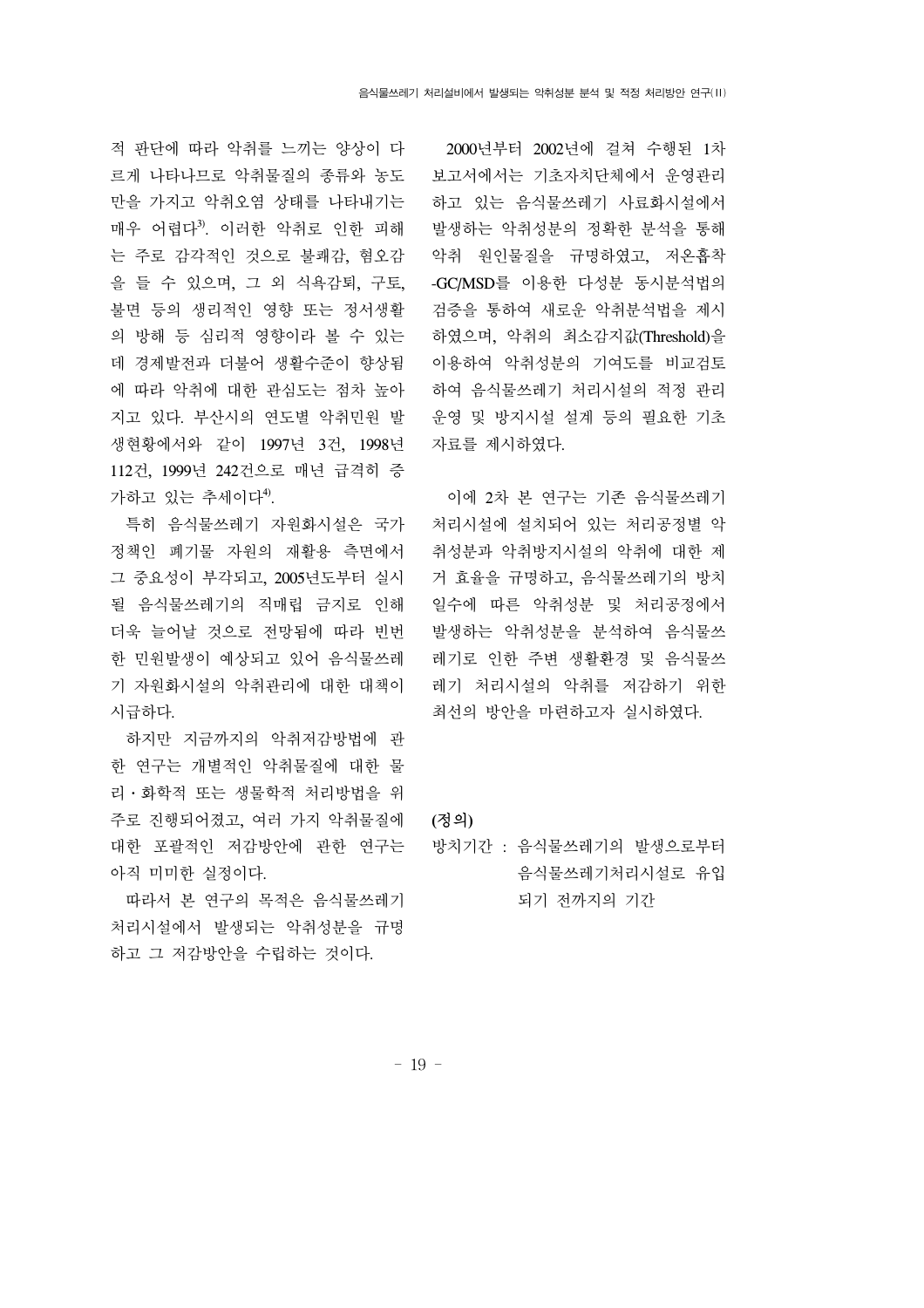### Ⅱ. 실험 방법 및 재료

#### 1. 실험대상

 ① 대상시설 : 부산광역시 해운대 남은 음식물 사료화시설

 기존 음식물쓰레기 처리시설의 처리공정 별 악취성분과 악취 방지시설의 효율을 분 석하기 위하여 「부산광역시 해운대 남은 음식물 사료화시설」을 선택하였으며, 개 략적인 처리공정도를 Fig. 1에 나타내었다.

 ② 본 연구를 수행하기 위하여 종류별 및 혼합 음식물쓰레기를 실험대상으로 하 였으며,

③ 방치일수별 및 처리과정에서 발생하

는 악취성분의 분석을 위한 음식물쓰레기 의 조성, 방치 일수 및 실험기간을 Table 1에 나타내었다.

 ④ 방치장소의 평균온도는 26±2℃를 유 지하였다.

#### 2. 분석방법

 음식물쓰레기 처리시설에서 발생되는 악취성분의 분석방법은 미국 환경보호청 (EPA)의 TO-15 방법을 이용하였으며,

① 시료의 포집 및 농축

 시료포집은 악취시료를 성분의 변화 없 이 실험실로 운반할 수 있는 시료포집용기 인 캐니스터를 사용하였고, 시료의 농축은



Fig. 1. Processing diagram of Haeundae Foodwaste facility.

| Table 1. Component of experimental foodwaste |  |  |
|----------------------------------------------|--|--|
|----------------------------------------------|--|--|

|       |                | material                                                                                                     | store period                          | experimental<br>date |
|-------|----------------|--------------------------------------------------------------------------------------------------------------|---------------------------------------|----------------------|
|       | Meat           | beef with spicy                                                                                              |                                       |                      |
| kinds | Fish           | roast yellow corvina                                                                                         |                                       | 2003.8.27            |
|       | Vege-<br>table | radish, onion, cuccumber<br>cabbage,<br>celery<br>crown<br>daisy                                             | 1st, $3 \sim 14$ th, 24th, 34th, 44th | ~10.9                |
|       | Mixed          | rice, onion, leek, anchovy,<br>fish egg, mushroom, boil<br>celery cabbage, boil bean<br>sprouts (same ratio) | 1st, 3rd, 4th, 5th, 6th               | 2003.12.3<br>~12.8   |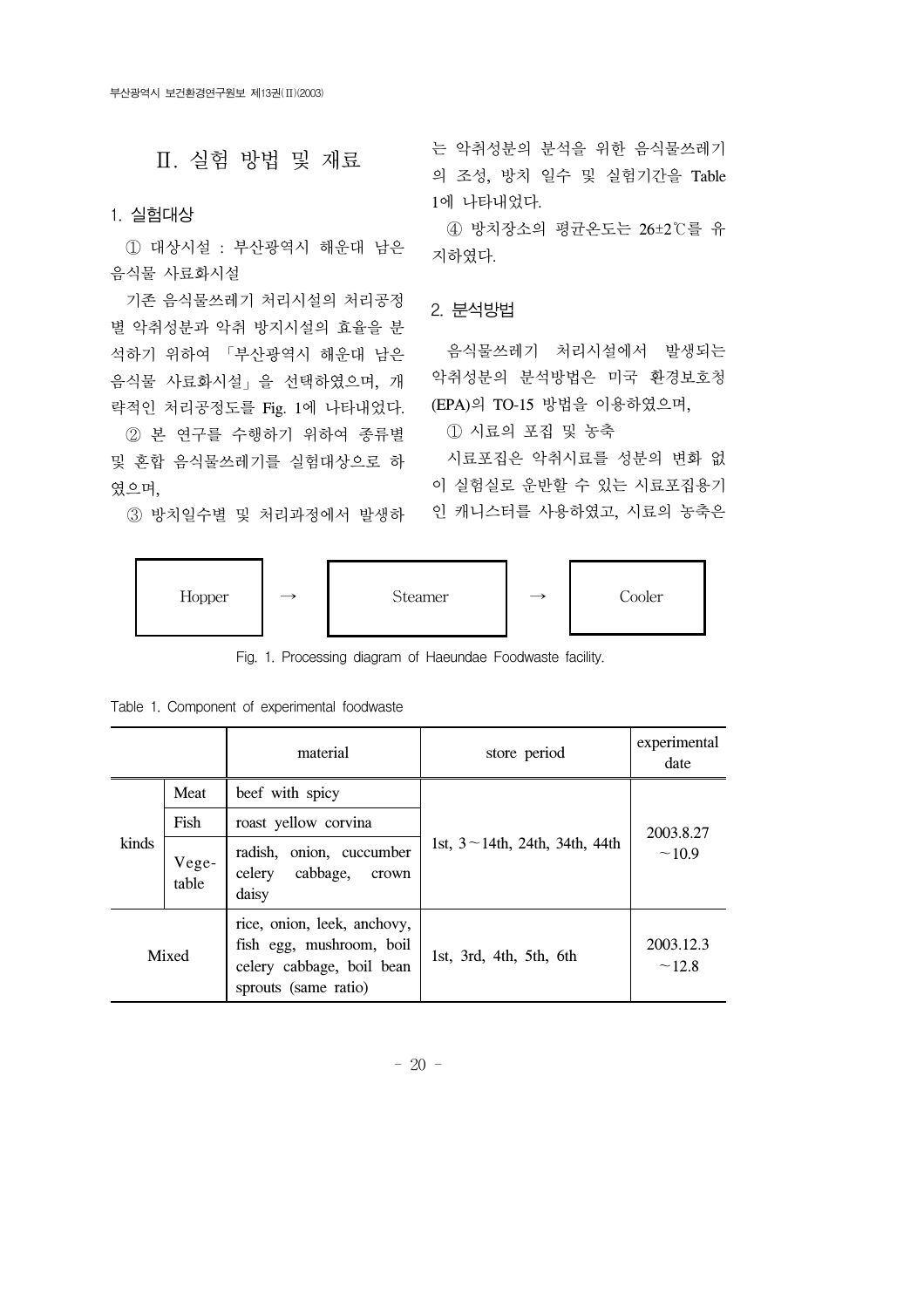포집된 시료 중 미량의 악취성분을 농축하 기 위하여 저온농축장치를 사용하였다.

② 분석

 농축된 시료의 분석은 GC/MSD로 분석 하였고, 분석조건은 Table 2와 같으며, 각 성분과 표준품의 GC/MSD 질량스펙트럼 과 머무름시간을 비교하여 악취성분을 정 성 및 정량하였고, 표준품이 없는 검출 물 질은 검량선과 끓는점, 분자구조상 유사할 것으로 예상되는 표준품으로부터 해당 악 취성분의 농도를 추정하였다.

#### Ⅲ. 결과 및 고찰

 악취를 발생하는 성분은 단순하게 그 성 분의 농도만으로 악취의 강도에 기여하는 바가 크다고 단정할 수는 없다. 왜냐하면 악취성분에 따라서는 높은 농도라고 할지 라도 악취기(惡臭氣)를 나타내지 못하고, 아주 미량의 농도라고 할지라도 악취기에 지대한 영향을 미치는 성분이 있기 때문이 다. 이러한 점이 악취 성분에 대해 정량적

|                         | Step                 | Conditions                                                                                                                                                                       |  |  |
|-------------------------|----------------------|----------------------------------------------------------------------------------------------------------------------------------------------------------------------------------|--|--|
|                         | Trap 1<br>(Empty)    | $\cdot$ Sample Vol. : $50 \sim 500$ ml<br>$\cdot$ Flow rate : 60ml/min<br>$\cdot$ Trapping : $-10^{\circ}$ C<br>$\cdot$ Desorb: 20°C (Preheat 20°C)                              |  |  |
| 7100<br>Preconcentrator | Trap 2<br>(Tenax)    | $\cdot$ Trapping : -70°C<br>$\cdot$ Desorb : 180°C                                                                                                                               |  |  |
|                         | Cryofocusing<br>Trap | $\cdot$ Cool down temp. : $-150^{\circ}$ C<br>$\cdot$ Injection temp: $80 \sim 90^{\circ}$ C<br>$\cdot$ Desorb : 180°C<br>$\cdot$ Injection time : 3min                          |  |  |
|                         | Injector             | $\cdot$ Volatile Interface, 100°C                                                                                                                                                |  |  |
|                         | Column               | $\cdot$ HP-1MS(30m x 0.2mm x 1.0 $\mu$ m)<br>Carrier gas : He $1.0$ m $\ell$ /min                                                                                                |  |  |
| 6890N GC                | Oven Temp.           | $\cdot$ Initial Temp. : 30°C (10min)<br>$\cdot$ 1st Ramp : 5°C/min<br>$\cdot$ 1st Hold Temp. : 100°C (1min)<br>$\cdot$ 2nd Ramp: 15 °C/min<br>$\cdot$ Final Temp. : 230°C (3min) |  |  |
| 5973MSD                 | Detector             | $\cdot$ MSD temp: 230°C<br>$\cdot$ EM Volts : 1618<br>$\cdot$ Scan mode (range 30-400)                                                                                           |  |  |

Table 2. Analytical conditions of preconcentration and GC/MSD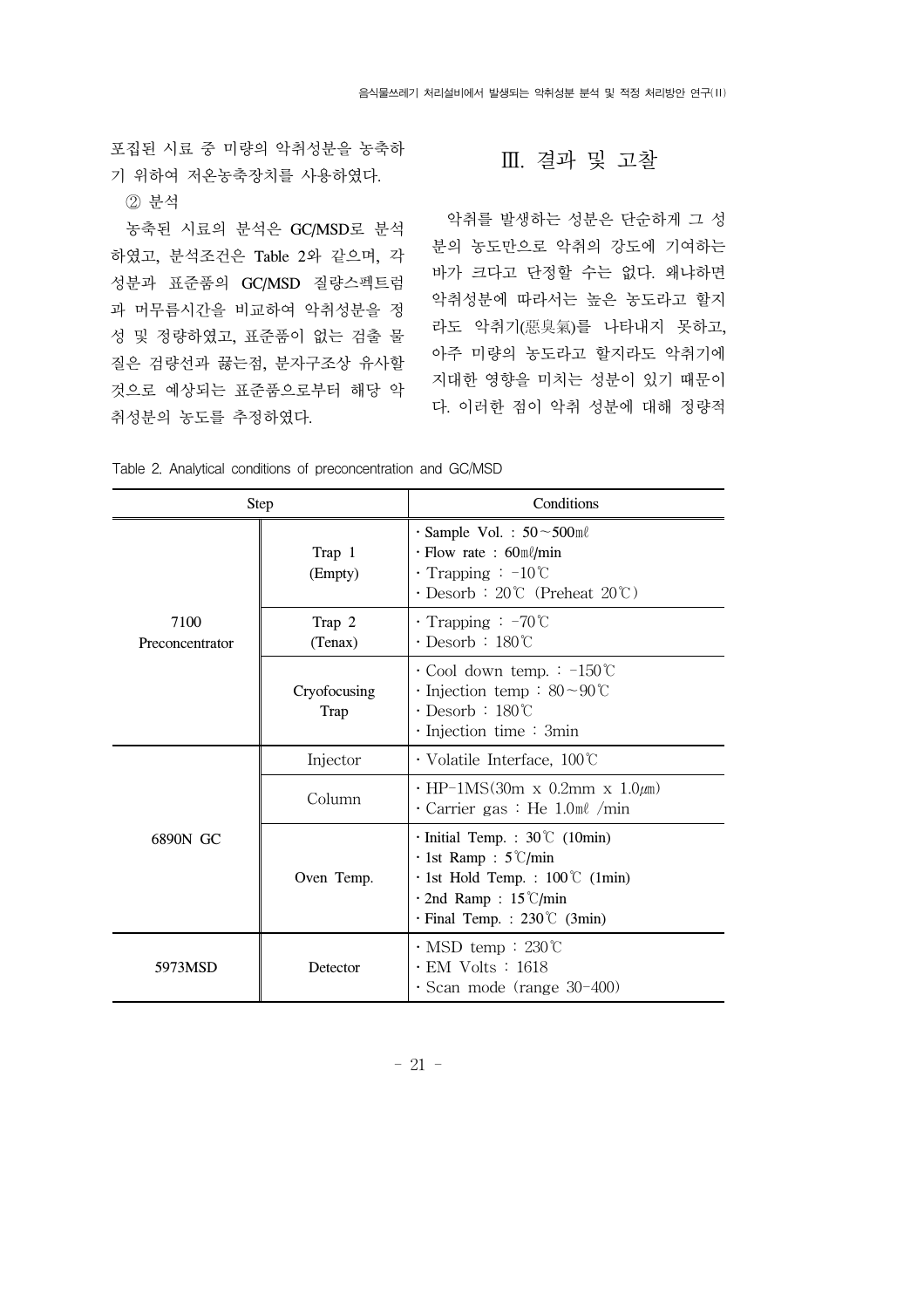으로 논의하기 어렵게 하는 요인이 되고 있 다. 일반적으로 악취성분에 따라 악취를 감 지할 수 있는 최소농도인 최소감지값(Odor Threshold, Table 3)이 있기 때문에 측정된 농도를 최소감지값으로 나누어 예상악취강 도(Expected Odor Concentration)4)를 산정할 수 있다.

 따라서 분석된 악취성분의 예상악취강 도를 검토하기 위하여 수식(1)과 같이 각 악취성분의 농도를 성분별로 알려진 최소 감지값으로 나누어 예상악취강도를 산정 하였다. 그리고 측정된 모든 악취성분의 예상악취강도를 모두 합하여 전체 예상악 취강도를 구하고, 구해진 전체 예상악취강 도에 대한 각 악취성분의 예상악취강도의 백분율을 수식(2)와 같이 악취기여율로 정 의하여 악취에 주로 기여하는 원인물질을 규명하고자 하였다.

 $O_{\text{pf}} = C_{\text{m}}/C_{\text{T}}$ 

 $O_{\textit{bf}}$  ; 측정된 악취성분의 예상악취강도  $C^{''}_{m}$ ; 측정된 악취성분의 농도  $C_T$ ; 측정된 악취성분의 최소감지값 (1)

 $A_{\scriptscriptstyle O} = O_{\scriptscriptstyle bf}/\Sigma_{\scriptscriptstyle Obf} \times 100$ 

 ${A}_\mathrm{{\it 0}}$  ; 악취기여율(%)  $O_{\textit{pf}}$  ; 측정된 악취성분의 예상악취강도  $\Sigma O_{\scriptscriptstyle{\text{bf}}}$ ; 측정된 모든 악취성분의 예상악취강도 합

(2)

 악취는 악취성분의 농도보다 악취의 세 기를 표현하는 악취강도에 의존하므로 악 취성분의 전체 악취강도에 대한 기여율을 계산함으로써 악취의 주요 성분이 어느 물질인가를 판단할 수 있다. 즉 악취는 농

도가 높은 악취물질을 대상으로 제어가 계획되기보다는 악취기여율이 높은 악취 물질을 중심으로 제어가 계획되어져야 악 취 저감의 효율성이 있으므로, 기여율의 계산은 악취저감 대책 마련을 위한 중요 한 과정이라고 할 수 있다.

### 1. 음식물쓰레기의 방치일수에 따른 악 취성분

 음식물쓰레기의 악취 분석을 위해서 육 류는 39개의 악취성분, 생선류는 22개의 악취성분, 채소류는 14개의 악취성분에 대 해서 분석이 이루어졌고, 상기 악취 성분 가운데 음식물쓰레기 종류별로 성분별 악 취기여율의 총합이 95%이상이 되는 범위 의 악취성분을 선정하여 검토하였으며, 종 류별 음식물쓰레기의 총예상악취강도는 본 실험의 분석대상 악취성분 육류 39개 성분, 생선류 22개 성분, 채소류 14개 성 분의 예상악취강도를 방치일자별로 모두 합하여 계산하였다.

 그리고 검출된 총 41개 물질을 규제물 질별로 살펴보면 한국의 8개 항목 중에서 7개 물질, 메틸메르캅탄, 황화수소, 황화메 틸, 이황화메틸, 트리메틸아민, 아세트알데 히드, 스티렌이 검출되었으며 일본의 22개 항목 중에서는 12개 물질, 메틸메르캅탄, 황화수소, 황화메틸, 이황화메틸, 트리메틸 아민, 아세트알데히드, 스티렌, 이소부티르 알데히드, 이소발레르알데히드, 이소부티 르알코올, 아세트산에틸, 톨루엔이 검출되 었다. 현행 한국과 일본의 악취규제물질을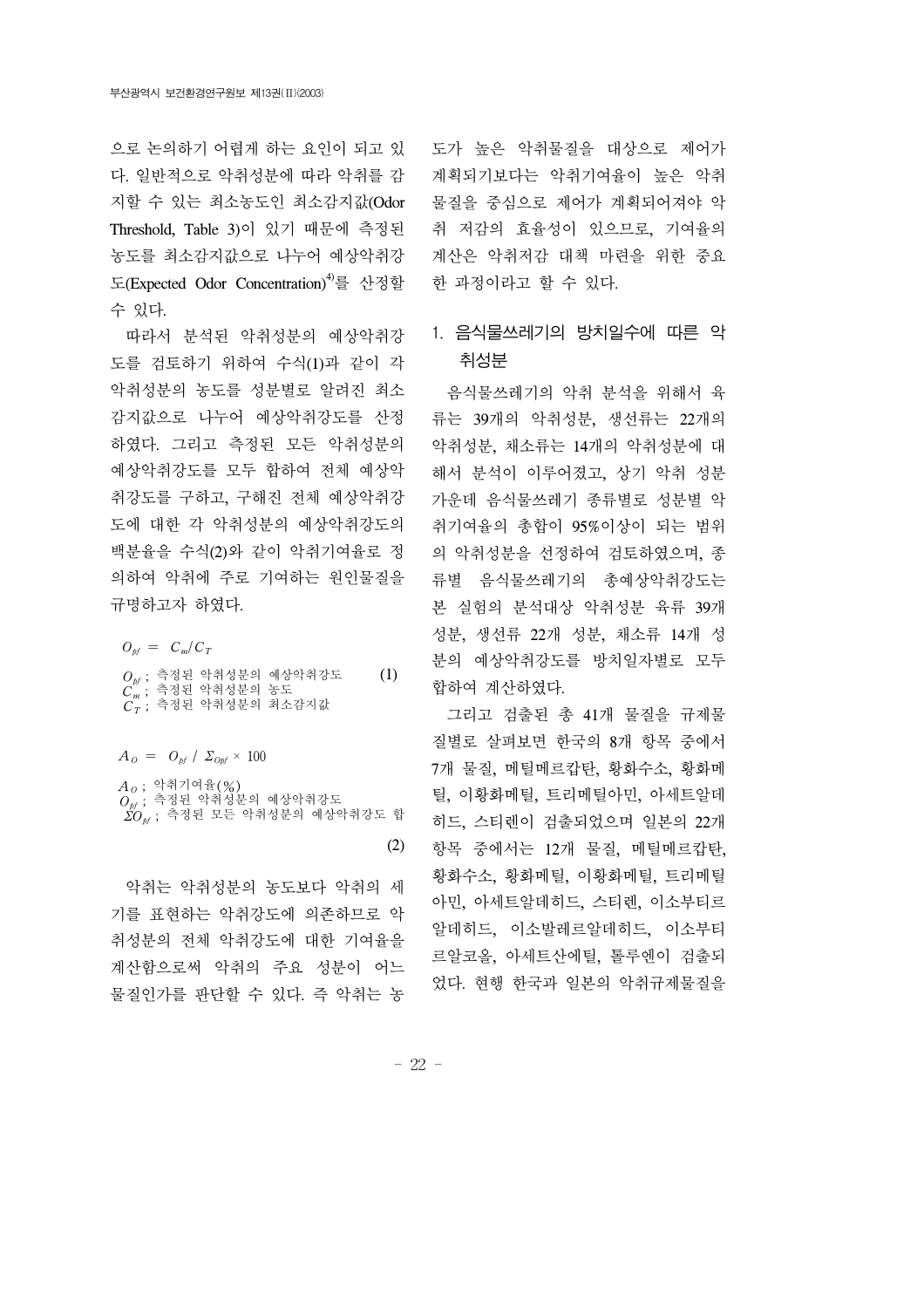| No.            | Compounds          | Threshold | No. | Compounds            | Threshold |
|----------------|--------------------|-----------|-----|----------------------|-----------|
| 1              | 2-Butanol          | 0.22      | 28  | Isoamyl alcohol      | 0.0017    |
| $\overline{c}$ | 2-Butanone         | 0.44      | 29  | Isobutyl acetate     | 0.008     |
| 3              | 2-Butenal          | 0.023     | 30  | Isobutyl alcohol     | 26        |
| 4              | 2-Methyl pentane   | 7         | 31  | Isobutyl isovalerate | 0.0052    |
| 5              | 2-Pentanone        | 0.028     | 32  | Isobutyraldehyde     | 0.00035   |
| 6              | Acetaldehyde       | 0.0015    | 33  | Isopropanol          | 0.01      |
| $\tau$         | Acetone            | 42        | 34  | Isovaleraldehyde     | 0.0001    |
| 8              | Acrolein           | 0.0036    | 35  | Limonene             | 0.038     |
| 9              | <b>Butanal</b>     | 0.00067   | 36  | Methanol             | 33        |
| 10             | <b>Butane</b>      | 1200      | 37  | Methyl acetate       | 1.7       |
| 11             | Carbon disulfide   | 0.21      | 38  | Methyl allyl sulfide | 0.00014   |
| 12             | Carbonyl sulfide   | 0.055     | 39  | Methyl cyclohexane   | 0.15      |
| 13             | Decane             | 0.87      | 40  | Methyl isobutyrate   | 0.0019    |
| 14             | Diacetyl           | 0.00005   | 41  | Methyl isovalerate   | 0.0022    |
| 15             | Diallyl disulfide  | 0.00022   | 42  | Methyl mercaptan     | 0.00007   |
| 16             | Diallyl sulfide    | 0.00022   | 43  | Nonane               | 2.2       |
| 17             | Dimethyl disulfide | 0.0022    | 44  | Octane               | 1.7       |
| 18             | Dimethyl sulfide   | 0.003     | 45  | Pentanal             | 0.00041   |
| 19             | Dodecane           | 0.11      | 46  | Pentane              | 1.4       |
| 20             | Ethanol            | 0.52      | 47  | Propanal             | 0.001     |
| 21             | Ethyl acetate      | 0.87      | 48  | Propanol             | 0.038     |
| 22             | Ethyl isovalerate  | 0.000013  | 49  | Propyl mercaptan     | 0.000013  |
| 23             | Heptanal           | 0.00018   | 50  | Styrene              | 0.035     |
| 24             | Heptane            | 0.67      | 51  | Toluene              | 0.33      |
| 25             | Hexanal            | 0.00028   | 52  | Trimethyl amine      | 0.000032  |
| 26             | Hexane             | 1.5       | 53  | <b>a-Pinene</b>      | 0.018     |
| 27             | Hydrogen sulfide   | 0.00041   | 54  | <b>B-Pinene</b>      | 0.033     |

Table 3. Odor Threshold  $(ppm)^{4)}$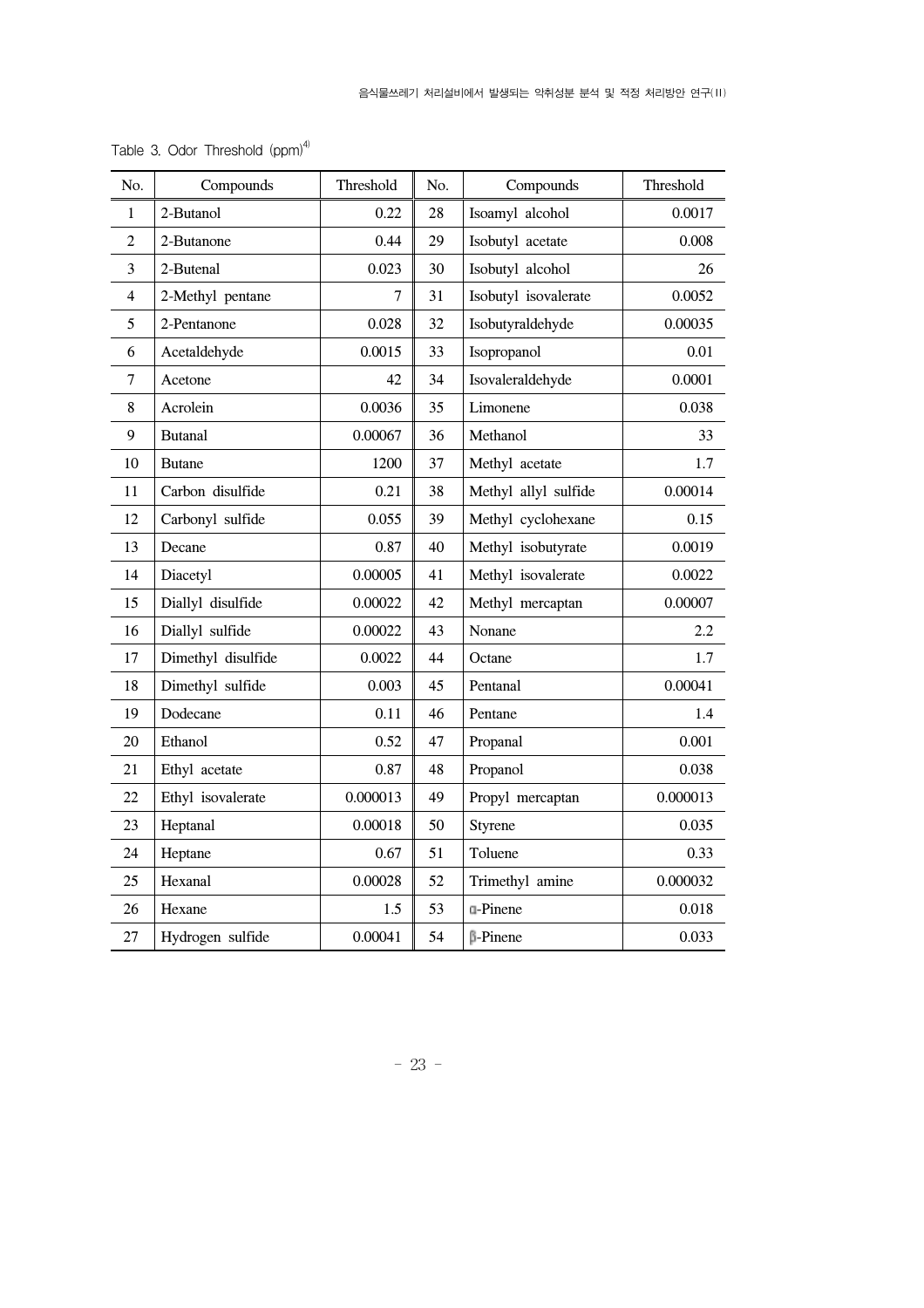Table 4에 나타내었고, Table 5는 종류별 육류 음식물쓰레기의 방치 일수에 따른 음식물쓰레기의 분석대상 악취성분을 나 악취 성분분석을 위한 시료는 육류 고기 타내었다.

### 1-1. 육류 음식물쓰레기의 방치 일수에 따른 악취 성분

가 날것인 상태로 쓰레기로 분류되는 경 우는 거의 없기 때문에 일반적으로 불고 기 양념으로 알려진 양념으로 조리되고 익힌 소고기를 선정하였다.

|                                    |                                                        | Threshold  | Intensity of con. |                |                |  |
|------------------------------------|--------------------------------------------------------|------------|-------------------|----------------|----------------|--|
| Compounds                          | Formula                                                | 2.5<br>3.0 |                   | 3.5            |                |  |
| $\circledcirc$<br>Trimethyl amine  | (CH <sub>3</sub> ) <sub>3</sub> N                      | 0.00011    | 0.005             | 0.02           | 0.07           |  |
| $\circledcirc$<br>Dimethyl sulfide | (CH <sub>3</sub> ) <sub>2</sub> S                      | 0.00012    | 0.01              | 0.04           | 0.2            |  |
| Hydrogen sulfide<br>$\circledcirc$ | $H_2S$                                                 | 0.0005     | 0.02              | 0.06           | 0.2            |  |
| Methyl mercaptan ©                 | CH <sub>3</sub> SH                                     | 0.00012    | 0.002             | 0.004          | 0.01           |  |
| $\circledcirc$<br>Ammonia          | NH <sub>3</sub>                                        | 0.15       | $\mathbf{1}$      | 2              | 5              |  |
| Acetaldehyde<br>$\circledcirc$     | CH <sub>3</sub> CHO                                    | 0.0015     | 0.05              | 0.1            | 0.5            |  |
| Dimethyl disulfide ©               | CH <sub>3</sub> SSCH <sub>3</sub>                      | 0.00028    | 0.009             | 0.03           | 0.1            |  |
| $\circledcirc$<br>Styrene          | $C_6H_5CH=CH_2$                                        | 0.033      | 0.4               | 0.8            | $\overline{2}$ |  |
| Propionic acid                     | CH3CH2COOH                                             | 0.0024     | 0.03              | 0.07           | 0.2            |  |
| n-Butanoic acid                    | $CH3(CH2)2COOH$                                        | 0.000068   | 0.001             | 0.002          | 0.006          |  |
| n-Valeric acid                     | $CH3(CH2)3COOH$                                        | 0.0001     | 0.0009            | 0.002          | 0.004          |  |
| i-Valeric acid                     | (CH <sub>3</sub> ) <sub>2</sub> CHCH <sub>2</sub> COOH | 0.000053   | 0.001             | 0.004          | 0.01           |  |
| Propyl aldehyde                    | CH <sub>3</sub> CH <sub>2</sub> CHO                    | 0.0015     | 0.05              | 0.1            | 0.5            |  |
| n-Butyl aldehyde                   | $CH3(CH2)2CHO$                                         | 0.00032    | 0.009             | 0.03           | 0.08           |  |
| i-Butyl aldehyde                   | (CH <sub>3</sub> ) <sub>2</sub> CHCHO                  | 0.0009     | 0.02              | 0.07           | 0.2            |  |
| n-Valeric aldehyde                 | $CH3(CH2)3CHO$                                         | 0.00071    | 0.009             | 0.02           | 0.05           |  |
| i-Valeric aldehyde                 | (CH <sub>3</sub> ) <sub>2</sub> CHCH <sub>2</sub> CHO  | 0.00019    | 0.003             | 0.006          | 0.01           |  |
| i-Butanol                          | $(CH3)2CHCH2OH$                                        | 0.012      | 0.9               | $\overline{4}$ | 20             |  |
| Acetic acetate                     | $CH3CO2C2H5$                                           | 0.25       | 3                 | $\overline{7}$ | 20             |  |
| Methyl i-butyl ketone              | $CH3COCH2CH(CH3)2$                                     | 0.17       | $\mathbf{1}$      | 3              | 6              |  |
| Toluene                            | $C_6H_5CH_3$                                           | 0.92       | 10                | 30             | 60             |  |

Table 4. Regulatory odorous material in Japan and Korea( $\odot$  : Korea)

Xylene C6H4(CH3)2 0.11 1 2 5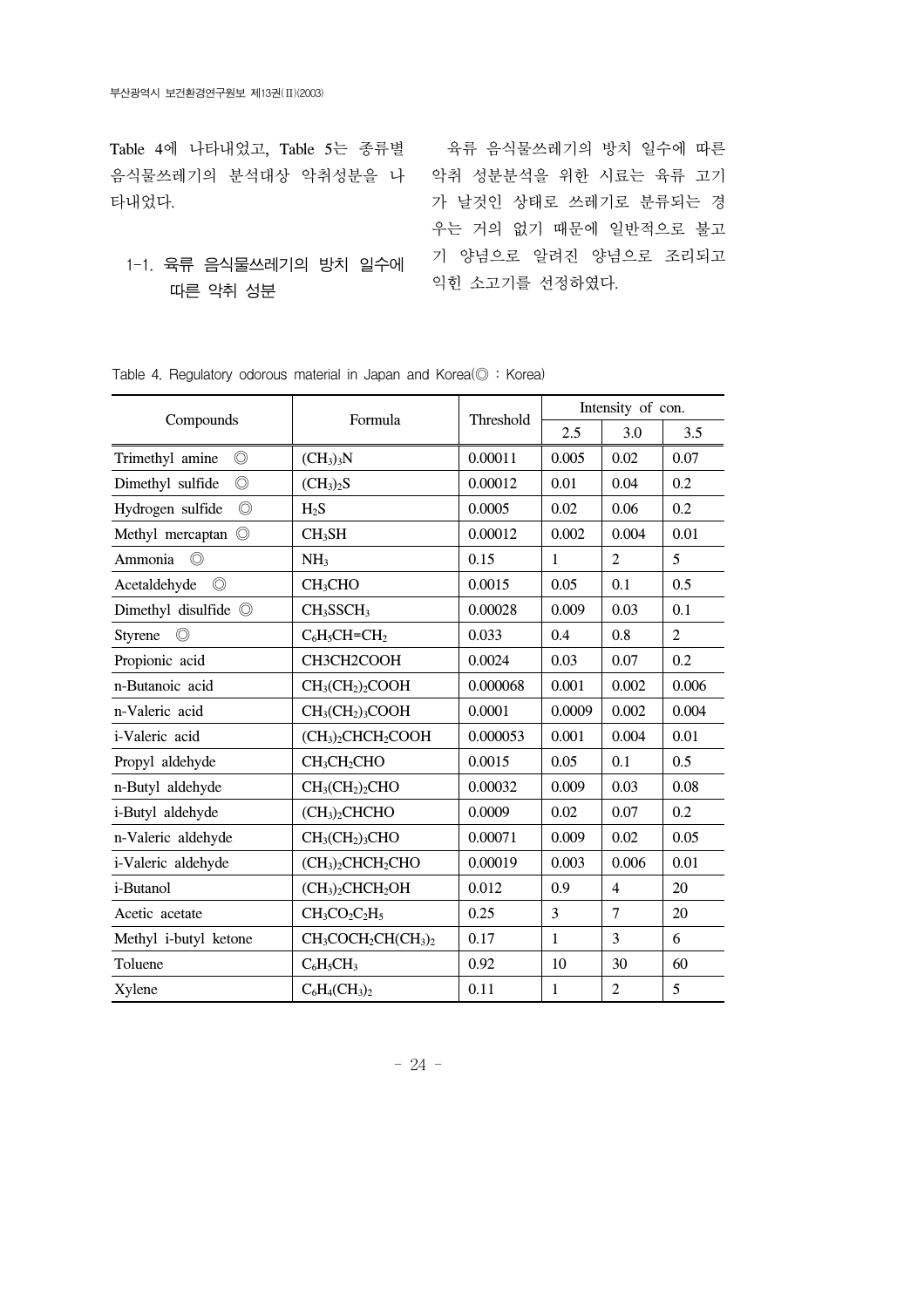|                                   | <b>Compounds</b>     |                    |            | Meat(39Comp.) Fish(22Comp.) Vegetable(14Comp.) |
|-----------------------------------|----------------------|--------------------|------------|------------------------------------------------|
|                                   | <b>Sulfurs</b>       |                    |            |                                                |
| 1                                 | Carbonyl sulfide     | $\circ$            |            | О                                              |
| $\overline{2}$                    | Hydrogen sulfide     | $\circ$            | $\circ$    | $\bigcirc$                                     |
| $\overline{\mathbf{3}}$           | Dimethyl sulfide     | $\circ$            | $\circ$    | Ο                                              |
| $\overline{4}$                    | Methyl allyl sulfide | О                  | О          | Ο                                              |
| $\overline{5}$                    | Diallyl sulfide      | $\circ$            | $\bigcirc$ |                                                |
| 6                                 | Carbon disulfide     | $\circ$            |            | $\bigcirc$                                     |
| $\overline{7}$                    | Dimethyl disulfide   | $\circ$            | $\circ$    | O                                              |
| $\bf 8$                           | Diallyl disulfide    | $\circ$            | О          |                                                |
| 9                                 | Methyl mercaptan     | $\circ$            | $\circ$    | О                                              |
| $\overline{10}$                   | Propyl mercaptan     | $\circ$            | $\bigcirc$ | 0                                              |
|                                   | <b>Alcohols</b>      |                    |            |                                                |
| 11                                | Methanol             | $\circ$            |            |                                                |
| 12                                | Ethanol              | $\bigcirc$         | О          |                                                |
| 13                                | Isobutanol           | $\bigcirc$         | О          |                                                |
| 14                                | Isopropanol          | $\bigcirc$         | $\bigcirc$ |                                                |
| 15                                | 2-Butanol            | О                  | О          |                                                |
|                                   | <b>Aldehydes</b>     |                    |            |                                                |
| 16                                | Acetaldehyde         | $\circ$            | О          | O                                              |
| 17                                | Isobutyraldehyde     | $\circ$            | $\bigcirc$ |                                                |
| 18                                | Isovaleraldehyde     | $\bigcirc$         | О          |                                                |
| 19                                | Hexanal              | $\circ$            | $\circ$    |                                                |
|                                   | <b>Ketones</b>       |                    |            |                                                |
| 20                                | Acetone              | $\circ$            | $\circ$    | О                                              |
| 21                                | 2-Butanone           | $\circ$            |            | Ω                                              |
| 22                                | 2-Pentanone          | О                  | О          |                                                |
|                                   | <b>Esters</b>        |                    |            |                                                |
| 23                                | Methyl acetate       | $\circ$            |            | О                                              |
| $\overline{24}$                   | Ethyl acetate        |                    | $\circ$    |                                                |
| 25                                | Methyl isobutyrate   | $\circ$            |            |                                                |
| 26                                | Methyl isovalerate   | $\circ$            | О          |                                                |
| 27                                | Ethyl isovalerate    | $\circ$            |            |                                                |
| 28                                | Isobutyl isovalerate | $\circ$            |            |                                                |
|                                   | <b>Amines</b>        |                    |            |                                                |
| $\overline{29}$                   | Trimethyl amine      | $\circ$            | $\circ$    | O                                              |
|                                   | <b>Hydrocarbons</b>  |                    |            |                                                |
| 30                                | Pentane              | $\circ$            | О          |                                                |
| 31                                | 2-Methyl pentane     | О                  |            |                                                |
| 32                                | Hexane               | $\bigcirc$         |            |                                                |
| 33                                | Heptane              | $\circ$            |            |                                                |
| $\overline{34}$                   |                      | $\circ$            |            |                                                |
|                                   | Octane               | О                  |            |                                                |
| $\frac{35}{5}$<br>$\overline{36}$ | Nonane<br>Decane     | $\overline{\circ}$ |            |                                                |
|                                   |                      | $\circ$            |            |                                                |
| 37                                | Dodecane             |                    |            |                                                |
| $\overline{38}$                   | Toluene              | $\circ$            |            |                                                |
| 39                                | Styrene              | $\bigcirc$         |            |                                                |
| 40                                | Methyl cyclohexane   | О                  |            |                                                |
|                                   | <b>Morterpene</b>    |                    |            |                                                |
| $\overline{41}$                   | Limonene             |                    |            | О                                              |

Table 5. Odor compounds of foodwaste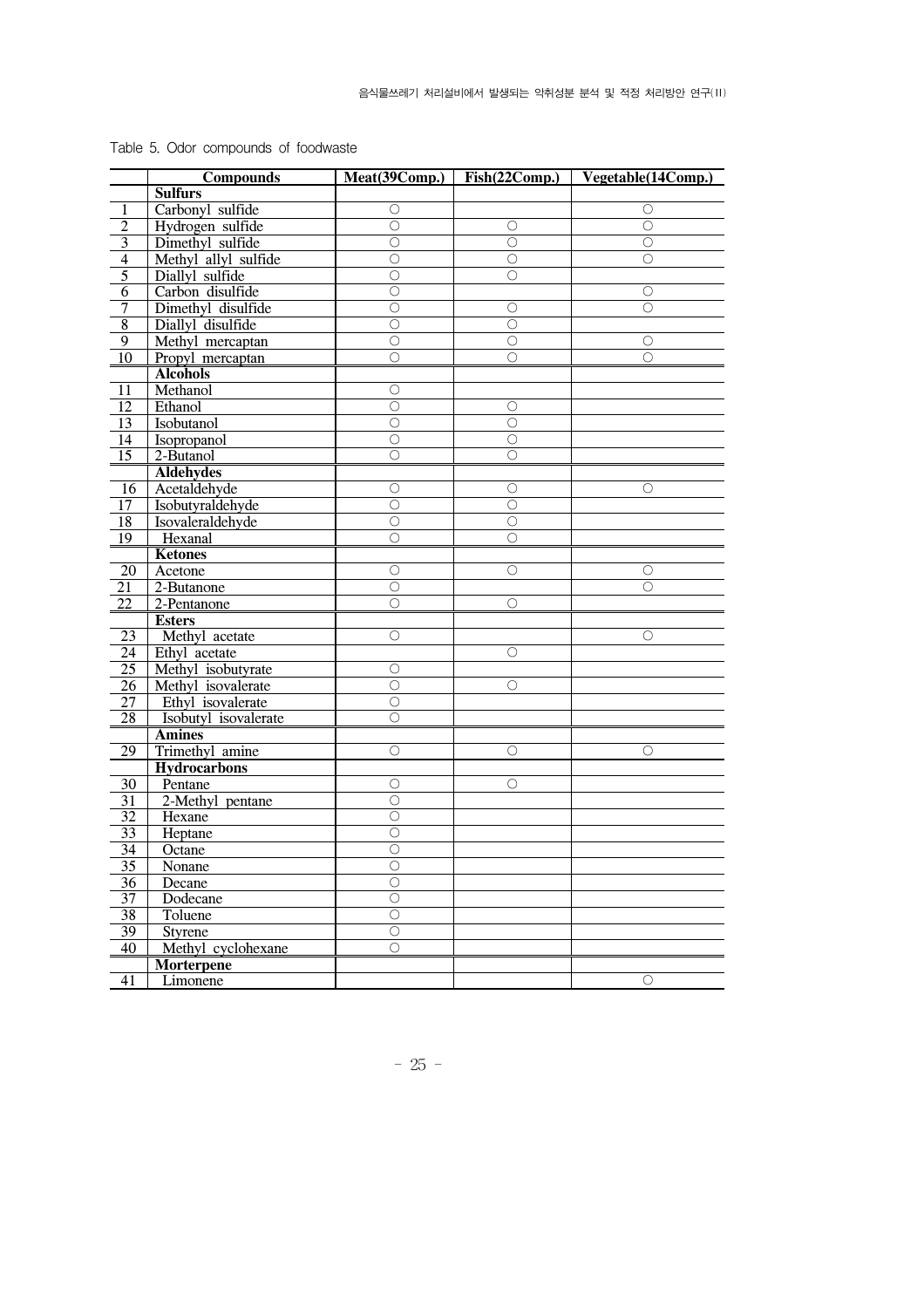음식물쓰레기의 악취분석 대상 성분은 악취기여율의 총합이 95%가 되는 8개 물 질, 프로필메르캅탄, 메틸메르캅탄, 트리메 틸아민, 메틸아릴설파이드, 황화아릴, 이황 화아릴, 황화메틸, 이황화메틸로 선정하였 으며, 분석결과 악취성분의 농도는 Table 6에, 예상악취강도는 Table 7에 나타내었 다. 그리고, 육류 음식물쓰레기의 악취를 나타내는 대표적인 성분을 고찰하기 위한 악취기여율은 Table 8과 Fig. 2에 나타내 었다.

 시료의 방치 초기(1∼3일째)의 냄새는 아릴계 및 메틸계 황화합물에 의한 것으 로 이는 주로 양념류로부터 기인되었다고 할 수 있으며<sup>5</sup>, 방치 당일에는 이황화아 릴이 0.692ppm으로 최대 예상악취강도 3146을, 방치 3일째에는 메틸아릴설파이드 가 0.213ppm으로 최대 예상악취강도 1525 를 나타내어 이 두 성분이 방치 초기의 주요 냄새성분임을 알 수 있었다. 방치 4 일과 5일째의 부패 초기단계에서는 메틸 메르캅탄이 각각 12.598ppm과 21.235ppm 으로 다량 생성되어 예상악취강도가 각각 179971과 303357로 최대값을 나타내면서 악취 원인물질로 작용하였으나, 이후 거의 소멸되었다. 메틸메르캅탄이 소멸되기 시 작한 방치 6일째에 대표적 부패취로 알려 진 트리메틸아민이 2.374ppm으로 검출되 어 최대 예상악취강도 74188를 나타내기 시작하면서 점차 증가하여 방치 10일과 11일째 각각 8.649ppm와 10.950ppm으로 각각 최대 예상악취강도인 270281과

342188를 나타낸 이후 감소하였으나 34일 째 17.837ppm(예상악취강도 557406)으로 최대 농도값이 검출되었으며, 방치 6일째 이후 최대 예상악취강도를 나타내면서 주 요 악취원인으로 작용하였다. 이외 메틸아 릴설파이드와 이황화메틸의 악취기여율이 다소 높게 나타났으며, 메틸아릴설파이드 와 이황화메틸은 방치 초기에는 저농도로 써 식품의 고유한 냄새성분으로, 방치일수 가 경과함에 따라 다량 발생되어 고농도 로써 악취의 상당부분을 차지하는 것으로 나타나 동일한 성분일지라도 농도에 의한 냄새의 질적 차이가 크다<sup>2)</sup>는 것을 알 수 있었다.

 악취의 세기를 가늠할 수 있는 총예상 악취강도는 방치 당일 8074에서 3일째 2480으로 다소 감소하였고, 이는 양념의 휘발성 향기성분이 일부 휘발되어 소멸된 것으로 추정된다. 방치 4일과 5일째는 메 르캅탄류의 다량 생성으로 각각 279884와 381759로 급증하였고, 6일째 메르캅탄류의 소멸과 동시에 급감하여 이후 점증적으로 증가한 후 13일째부터 감소하기 시작하였 으나 34일째 트리메틸아민의 급증으로 최 대값인 585960으로 실험기간 중 최대 예 상악취강도를 나타내었다. 이러한 결과로 써 악취강도는 부패의 진전에 따라 순차 적으로 생성되어 악취에 기여하는 성분에 따라 증가와 감소를 반복하였으나, 감각적 인 냄새로서의 부패는 방치 4일째부터 시 작된 것으로 나타났다.

- 26 -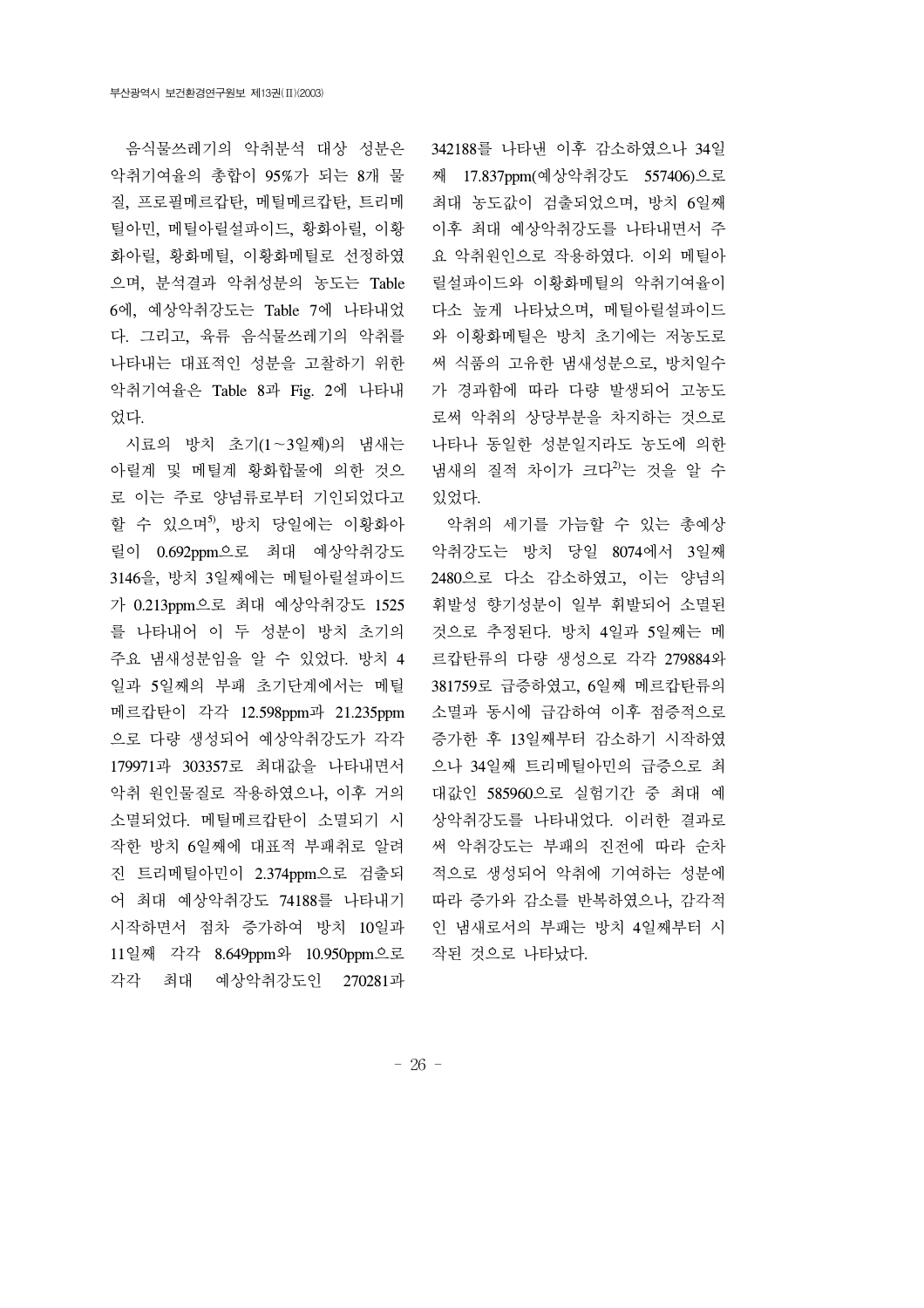| Comp. |                     | Conc.(ppm)          |                    |                            |                    |                      |                     |                       |  |  |  |  |
|-------|---------------------|---------------------|--------------------|----------------------------|--------------------|----------------------|---------------------|-----------------------|--|--|--|--|
| Days  | Propyl<br>mercaptan | Methyl<br>mercaptan | Trimethyl<br>amine | Methyl<br>allyl<br>sulfide | Diallyl<br>sulfide | Diallyl<br>disulfide | Dimethyl<br>sulfide | Dimethyl<br>disulfide |  |  |  |  |
| 1     | 0.000               | 0.000               | 0.000              | 0.392                      | 0.256              | 0.692                | 0.329               | 1.424                 |  |  |  |  |
| 3     | 0.000               | 0.000               | 0.000              | 0.213                      | 0.143              | 0.021                | 0.171               | 0.168                 |  |  |  |  |
| 4     | 1.082               | 12.598              | 0.000              | 1.513                      | 0.196              | 0.057                | 1.714               | 8.214                 |  |  |  |  |
| 5     | 0.573               | 21.235              | 0.000              | 2.278                      | 0.155              | 0.038                | 2.610               | 34.530                |  |  |  |  |
| 6     | 0.000               | 0.000               | 2.374              | 3.138                      | 0.107              | 0.000                | 1.723               | 51.801                |  |  |  |  |
| 7     | 0.000               | 0.000               | 4.582              | 6.674                      | 0.162              | 0.000                | 2.414               | 77.070                |  |  |  |  |
| 8     | 0.000               | 4.491               | 6.643              | 11.197                     | 0.201              | 0.000                | 1.541               | 99.949                |  |  |  |  |
| 9     | 0.000               | 0.044               | 8.018              | 12.815                     | 0.200              | 0.000                | 0.810               | 100.921               |  |  |  |  |
| 10    | 0.000               | 0.000               | 8.649              | 11.898                     | 0.080              | 0.000                | 0.280               | 91.902                |  |  |  |  |
| 11    | 0.000               | 0.000               | 10.950             | 13.108                     | 0.059              | 0.000                | 0.490               | 91.491                |  |  |  |  |
| 13    | 0.000               | 0.000               | 1.234              | 9.812                      | 0.000              | 0.000                | 0.270               | 72.492                |  |  |  |  |
| 14    | 0.000               | 0.000               | 2.603              | 3.781                      | 0.000              | 0.000                | 0.082               | 46.119                |  |  |  |  |
| 24    | 0.000               | 0.000               | 3.046              | 0.989                      | 0.000              | 0.000                | 0.028               | 20.504                |  |  |  |  |
| 34    | 0.000               | 0.000               | 17.837             | 2.334                      | 0.000              | 0.000                | 0.055               | 25.991                |  |  |  |  |
| 44    | 0.000               | 0.000               | 0.365              | 1.167                      | 0.000              | 0.000                | 0.023               | 13.489                |  |  |  |  |

Table 6. Concentration of odor compounds (meat foodwaste)

Table 7. Expected odor concentration of odor compounds (meat foodwaste)

| Comp. |                     |                     |                    | Expected odor concentration |                    |                      |         |                                |        |
|-------|---------------------|---------------------|--------------------|-----------------------------|--------------------|----------------------|---------|--------------------------------|--------|
| Days  | Propyl<br>mercaptan | Methyl<br>mercaptan | Trimethyl<br>amine | Methyl<br>allyl<br>sulfide  | Diallyl<br>sulfide | Diallyl<br>disulfide | sulfide | Dimethyl Dimethyl<br>disulfide | Total  |
| 1     | $\Omega$            | $\Omega$            | $\theta$           | 2797                        | 1163               | 3146                 | 647     | 110                            | 8074   |
| 3     | $\theta$            | $\Omega$            | $\Omega$           | 1525                        | 652                | 97                   | 76      | 57                             | 2480   |
| 4     | 83214               | 179971              | $\Omega$           | 10805                       | 891                | 257                  | 3734    | 571                            | 279884 |
| 5     | 44052               | 303357              | $\Omega$           | 16273                       | 706                | 175                  | 15695   | 870                            | 381759 |
| 6     | $\theta$            | $\theta$            | 74188              | 22412                       | 488                | $\Omega$             | 23546   | 574                            | 121362 |
| 7     | $\Omega$            | $\Omega$            | 143188             | 47675                       | 736                | $\theta$             | 35032   | 805                            | 228176 |
| 8     | $\Omega$            | 64157               | 207594             | 79977                       | 914                | $\Omega$             | 45431   | 514                            | 413297 |
| 9     | $\theta$            | 629                 | 250563             | 91534                       | 911                | $\Omega$             | 45873   | 270                            | 406574 |
| 10    | $\theta$            | $\Omega$            | 270281             | 84984                       | 363                | $\theta$             | 41774   | 93                             | 408587 |
| 11    | $\theta$            | $\theta$            | 342188             | 93630                       | 267                | $\theta$             | 41587   | 163                            | 413582 |
| 13    | $\theta$            | $\theta$            | 38563              | 70084                       | $\Omega$           | $\theta$             | 32951   | 90                             | 142320 |
| 14    | $\theta$            | $\theta$            | 81346              | 27004                       | $\Omega$           | $\theta$             | 20963   | 27                             | 129618 |
| 24    | $\theta$            | $\Omega$            | 95188              | 7066                        | $\theta$           | $\Omega$             | 9320    | 9                              | 111645 |
| 34    | $\theta$            | $\Omega$            | 557406             | 16673                       | $\theta$           | $\theta$             | 11814   | 18                             | 585960 |
| 44    | $\theta$            | $\theta$            | 11406              | 8334                        | $\theta$           | $\theta$             | 6131    | 8                              | 25909  |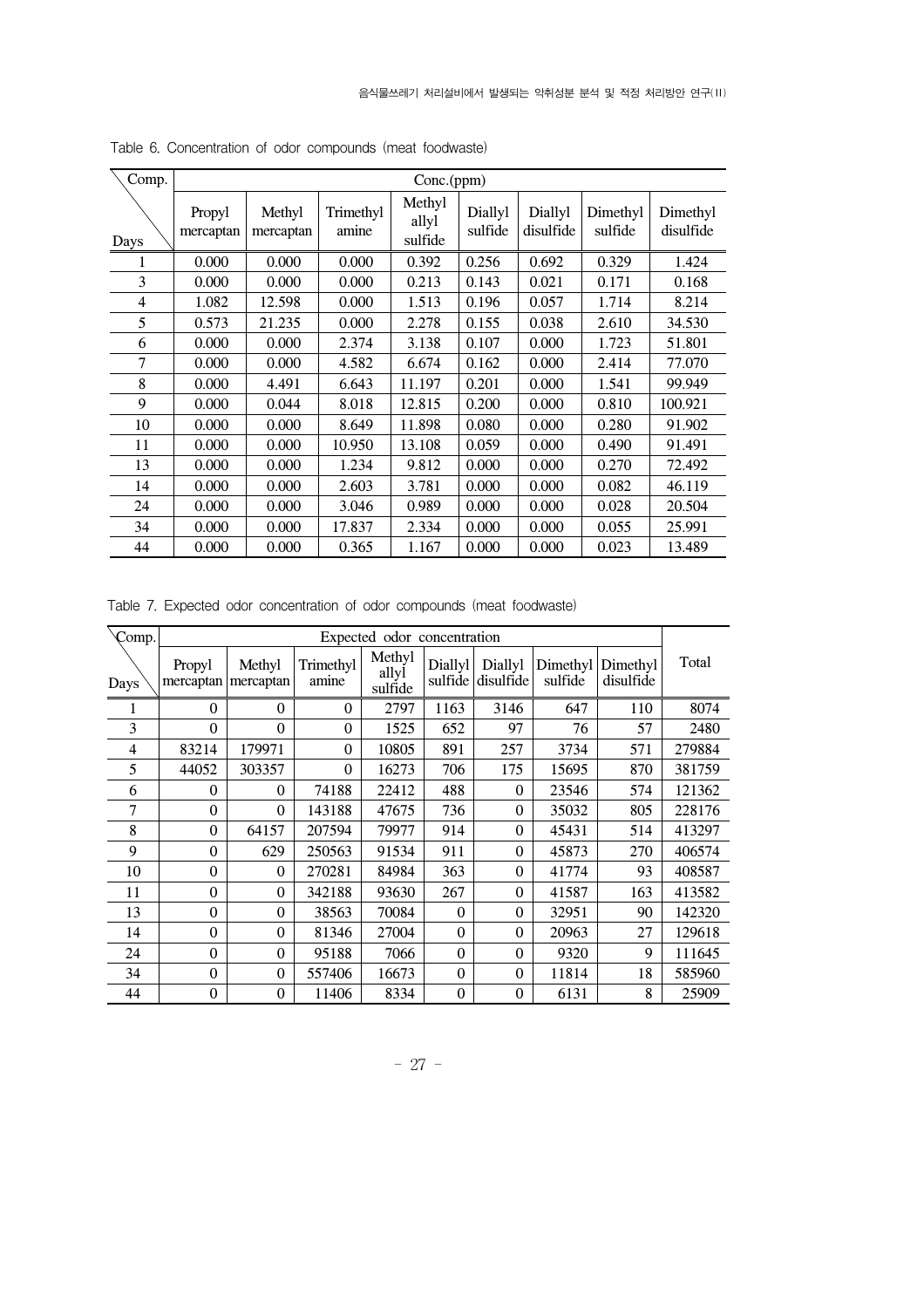| Comp.          |                     |                     |                    | Attribution ratio( $\%$ )  |                    |                      |                     |                       |
|----------------|---------------------|---------------------|--------------------|----------------------------|--------------------|----------------------|---------------------|-----------------------|
| Days           | Propyl<br>mercaptan | Methyl<br>mercaptan | Trimethyl<br>amine | Methyl<br>allyl<br>sulfide | Diallyl<br>sulfide | Diallyl<br>disulfide | Dimethyl<br>sulfide | Dimethyl<br>disulfide |
| 1              | 0.0                 | 0.0                 | 0.0                | 34.4                       | 14.3               | 38.7                 | 1.4                 | 8.0                   |
| 3              | 0.0                 | 0.0                 | 0.0                | 61.5                       | 26.3               | 3.9                  | 2.3                 | 3.1                   |
| 4              | 29.7                | 64.3                | 0.0                | 3.9                        | 0.3                | 0.1                  | 0.2                 | 1.3                   |
| 5              | 11.5                | 79.5                | 0.0                | 4.3                        | 0.2                | 0.0                  | 0.2                 | 4.1                   |
| 6              | 0.0                 | $0.0\,$             | 61.1               | 18.5                       | 0.4                | 0.0                  | 0.5                 | 19.4                  |
| $\overline{7}$ | 0.0                 | $0.0\,$             | 62.8               | 20.9                       | 0.3                | 0.0                  | 0.4                 | 15.4                  |
| 8              | 0.0                 | 15.5                | 50.2               | 19.4                       | 0.2                | 0.0                  | 0.1                 | 11.0                  |
| 9              | 0.0                 | 0.0                 | 61.7               | 22.5                       | 0.2                | 0.0                  | 0.1                 | 11.3                  |
| 10             | 0.0                 | 0.0                 | 66.2               | 20.8                       | 0.1                | 0.0                  | $0.0\,$             | 10.2                  |
| 11             | 0.0                 | 0.0                 | 65.4               | 22.6                       | 0.1                | 0.0                  | $0.0\,$             | 10.1                  |
| 13             | 0.0                 | 0.0                 | 27.1               | 49.2                       | 0.0                | 0.0                  | 0.1                 | 23.2                  |
| 14             | 0.0                 | 0.0                 | 62.8               | 20.8                       | 0.0                | 0.0                  | $0.0\,$             | 16.2                  |
| 24             | 0.0                 | 0.0                 | 85.3               | 6.3                        | 0.0                | 0.0                  | $0.0\,$             | 8.3                   |
| 34             | 0.0                 | 0.0                 | 95.1               | 2.8                        | 0.0                | 0.0                  | $0.0\,$             | 2.0                   |
| 44             | 0.0                 | 0.0                 | 44.0               | 32.2                       | 0.0                | 0.0                  | 0.0                 | 23.7                  |

Table 8. Attribution ratio of odor compounds (meat foodwaste)



Fig. 2. Attribution ratio of odor compounds of meat foodwaste.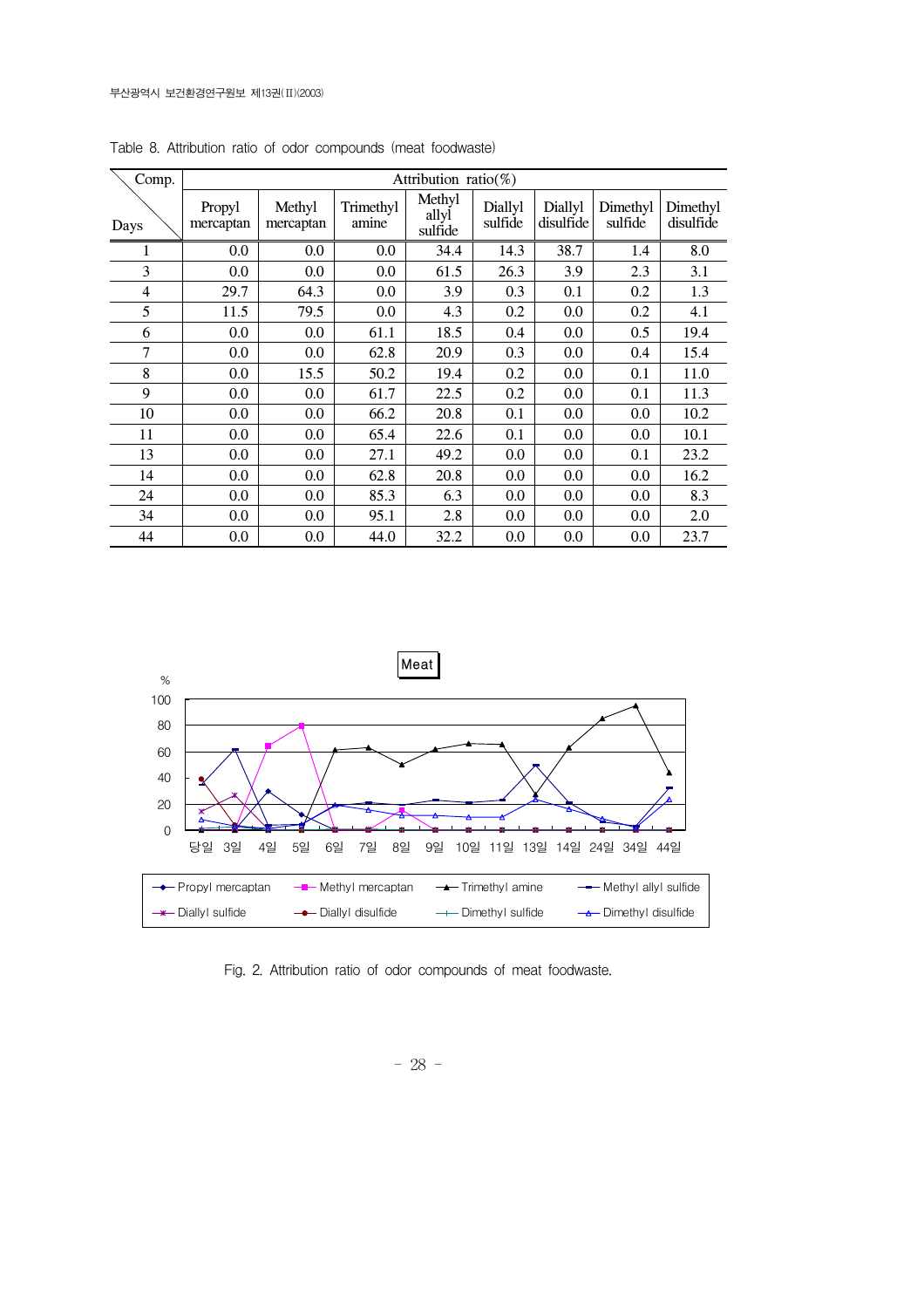### 1-2. 생선류 음식물쓰레기의 방치 일수 에 따른 악취성분

 생선류 음식물쓰레기의 악취성분 분석 을 위한 시료로 구운 조기를 선정하였다. 조기는 다른 생선과 비교하여 우리나라에 서 생선의 머리부분을 제거하지 않고 요 리될 확률이 높은 생선으로서 머리, 뼈 등 비가식부분이 많아 조리된 상태에서 음식 물쓰레기로 배출되는 부분이 많은 생선이 라고 볼 수 있다.

 생선류 음식물쓰레기의 악취분석 대상 성분은 악취기여율의 총합이 95%이상이 되는 8개 물질, 메틸메르캅탄, 프로필메르 캅탄, 이소발레르알데히드, 메틸아릴설파 이드, 트리메틸아민, 이황화메틸, 황화수 소, 이황화아릴으로 선정하였다. 악취성분 의 농도와 예상악취강도를 각각 Table 9과 Table 10에 나타내었다. 그리고, 악취를 나 타내는 대표적인 성분을 고찰하기 위한 악취기여율은 Table 11과 Fig. 3에 나타내 었다.

 방치 당일 검출된 생선류 고유의 또는 조리과정에서의 냄새성분은 메틸메르캅탄, 프로필메르캅탄, 이소발레르알데히드, 메 틸아릴설파이드, 이황화메틸, 이황화아릴 으로 이 중 메틸메르캅탄이 0.258ppm으로 최대 예상악취강도 3686을 나타내어 냄새 의 주요원인물질로 나타났고, 방치 3일과 4일째 메틸메르캅탄이 각각 1.760ppm으로 최대 예상악취강도 25143을, 1.399ppm으로

최대 예상악취강도 19986을 나타내어 이 때의 냄새성분의 90%정도가 메틸메르캅 탄에 의한 것으로 나타나 방치 초기 냄새 의 주성분은 저농도의 메틸메르캅탄임을 알 수 있었다. 그리고, 생선류의 부패취로 널리 알려진 트리메틸아민은 방치 5일째 4.028ppm, 최대 예상악취강도 125875로 생 성되기 시작하여, 이후의 악취에 메틸메르 캅탄과 함께 상당한 영향을 미친 것으로 나타났다. 하지만 이 때의 메틸메르캅탄은 방치 초기인 3일과 4일째의 농도에 비해 다소 증감은 있으나, 비교적 높지 않은 농 도로써 악취에 기여하는 것으로 나타나 이는 동일한 농도로 존재할지라도 트리메 틸아민, 이황화메틸 등 다른 악취성분과의 상가작용 등에 의해 악취에 미치는 영향 이 상이해진다는 것을 알 수 있었다.

 생선류 음식물쓰레기의 방치일수별 악 취강도의 변화는 총예상악취강도로 판단 할 수 있으며, 당일 6348에서 점차 증가하 여 5일째 트리메틸아민의 생성으로 204939로 급격히 증가한 이후 증감을 반 복하다가 12일째 이후는 트리메틸아민의 급증으로 인해 3가지 음식물쓰레기 종류 가운데 가장 심한 악취강도를 보였으며, 34일째 측정일 가운데 가장 강한 악취강 도인 654641을 나타내었다. 감각적인 냄새 로서의 부패는 트리메틸아민의 생성된 방 치 5일째부터 시작된 것으로 나타났다.

- 29 -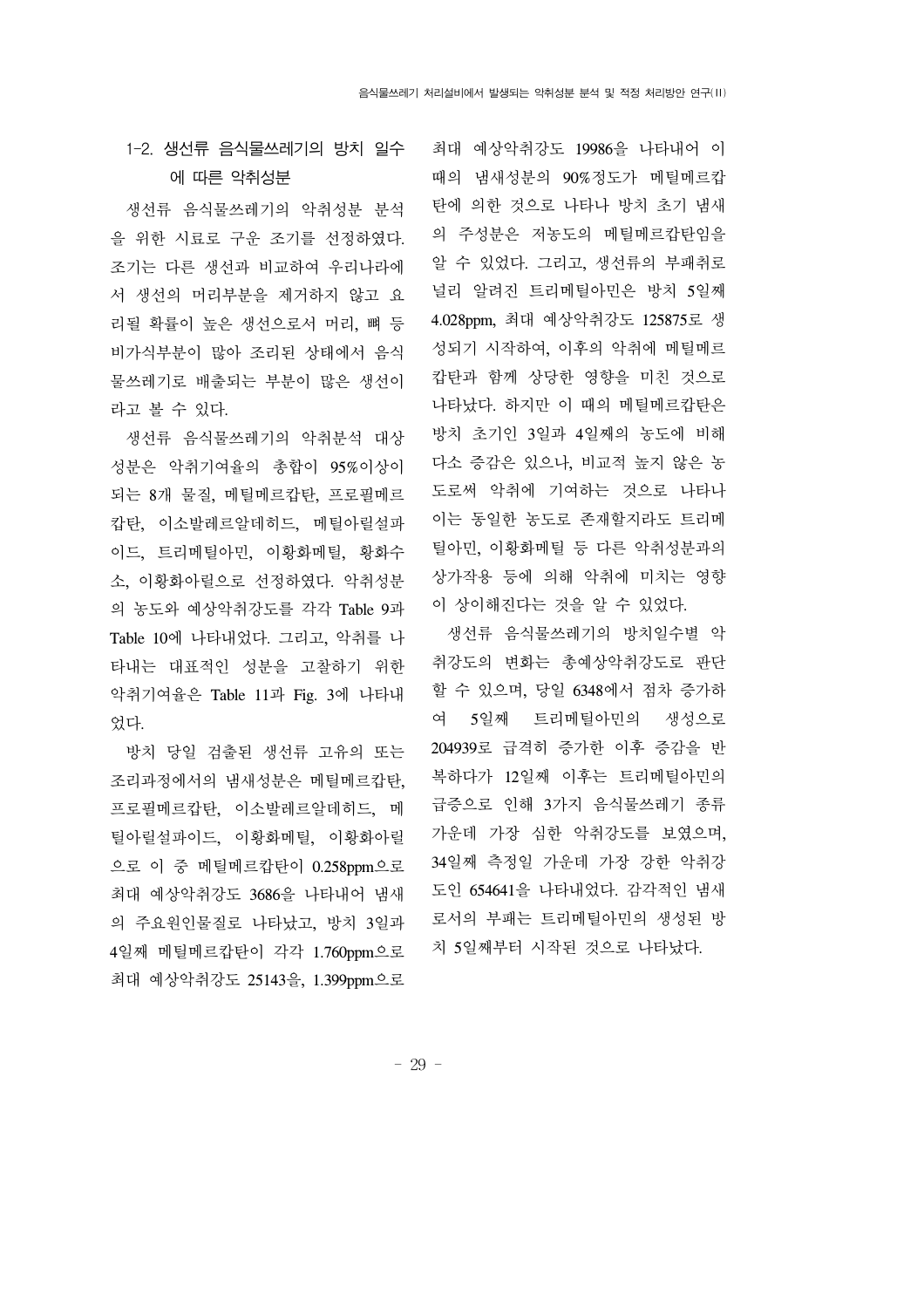| Comp. |                     | Conc.(ppm)          |                      |                            |                    |                       |                     |                      |  |  |  |  |
|-------|---------------------|---------------------|----------------------|----------------------------|--------------------|-----------------------|---------------------|----------------------|--|--|--|--|
| Days  | Methyl<br>mercaptan | Propyl<br>mercaptan | Isovaler<br>aldehyde | Methyl<br>allyl<br>sulfide | Trimethyla<br>mine | Dimethyl<br>disulfide | Hydrogen<br>sulfide | Diallyl<br>disulfide |  |  |  |  |
|       | 0.258               | 0.017               | 0.055                | 0.046                      | 0.000              | 0.061                 | 0.000               | 0.042                |  |  |  |  |
| 3     | 1.760               | 0.000               | 0.000                | 0.088                      | 0.000              | 3.242                 | 0.000               | 0.010                |  |  |  |  |
| 4     | 1.399               | 0.000               | 0.000                | 0.000                      | 0.000              | 6.358                 | 0.000               | 0.000                |  |  |  |  |
| 5     | 4.999               | 0.000               | 0.000                | 0.196                      | 4.028              | 13.299                | 0.000               | 0.000                |  |  |  |  |
| 6     | 1.511               | 0.000               | 0.000                | 0.000                      | 1.025              | 25.754                | 0.000               | 0.000                |  |  |  |  |
| 7     | 5.923               | 0.000               | 0.000                | 0.324                      | 2.140              | 37.514                | 1.764               | 0.000                |  |  |  |  |
| 8     | 4.499               | 0.000               | 0.000                | 0.241                      | 5.405              | 39.179                | 5.177               | 0.000                |  |  |  |  |
| 9     | 16.722              | 0.000               | 0.000                | 0.817                      | 9.537              | 97.601                | 11.272              | 0.000                |  |  |  |  |
| 10    | 3.235               | 0.000               | 0.000                | 0.525                      | 1.870              | 43.322                | 2.323               | 0.000                |  |  |  |  |
| 11    | 4.290               | 0.000               | 0.000                | 0.530                      | 0.867              | 42.221                | 1.942               | 0.000                |  |  |  |  |
| 12    | 3.467               | 0.000               | 0.000                | 0.498                      | 9.517              | 81.178                | 1.469               | 0.000                |  |  |  |  |
| 14    | 0.000               | 0.000               | 0.000                | 1.152                      | 14.880             | 112.231               | 0.000               | 0.000                |  |  |  |  |
| 24    | 11.353              | 0.000               | 0.000                | 1.093                      | 10.654             | 117.552               | 0.000               | 0.000                |  |  |  |  |
| 34    | 1.557               | 0.000               | 0.000                | 0.724                      | 19.705             | 24.608                | 0.000               | 0.000                |  |  |  |  |

Table 9. Concentration of odor compounds (fish foodwaste)

Table 10. Expected odor concentration of odor compounds (fish foodwaste)

| Comp |                     |                     |                      |                            | Expected odor concentration |           |                     |                      |        |
|------|---------------------|---------------------|----------------------|----------------------------|-----------------------------|-----------|---------------------|----------------------|--------|
| Days | Methyl<br>mercaptan | Propyl<br>mercaptan | Isovaler<br>aldehyde | Methyl<br>allyl<br>sulfide | Trimethyla Dimethyl<br>mine | disulfide | Hydrogen<br>sulfide | Diallyl<br>disulfide | Total  |
| 1    | 3686                | 1323                | 546                  | 329                        | $\mathbf 0$                 | 28        | $\theta$            | 189                  | 6348   |
| 3    | 25143               | $\theta$            | 0                    | 627                        | $\theta$                    | 1474      | $\theta$            | 46                   | 27358  |
| 4    | 19986               | $\theta$            | 0                    | $\theta$                   | $\theta$                    | 2890      | $\theta$            | $\mathbf{0}$         | 22920  |
| 5    | 71414               | $\theta$            | 0                    | 1403                       | 125875                      | 6045      | $\Omega$            | $\mathbf{0}$         | 204939 |
| 6    | 21586               | $\theta$            | 0                    | 0                          | 32031                       | 11706     | $\Omega$            | 0                    | 65771  |
| 7    | 84614               | $\theta$            | $\overline{0}$       | 2316                       | 66875                       | 17052     | 4302                | $\theta$             | 175569 |
| 8    | 64271               | $\overline{0}$      | 0                    | 1721                       | 168906                      | 17809     | 12627               | 0                    | 265802 |
| 9    | 238886              | 0                   | $\theta$             | 5833                       | 298031                      | 44364     | 27493               | $\theta$             | 618757 |
| 10   | 46214               | $\theta$            | $\theta$             | 3750                       | 58438                       | 19692     | 5666                | $\theta$             | 134290 |
| 11   | 61286               | $\theta$            | $\theta$             | 3789                       | 27094                       | 19191     | 4737                | $\theta$             | 116638 |
| 12   | 49529               | $\theta$            | $\theta$             | 3556                       | 297406                      | 36899     | 3583                | $\theta$             | 403374 |
| 14   | $\Omega$            | $\theta$            | 0                    | 8229                       | 465000                      | 51014     | 0                   | $\theta$             | 528459 |
| 24   | 162186              | $\theta$            | 0                    | 7806                       | 332938                      | 53433     | $\theta$            | $\theta$             | 556705 |
| 34   | 22243               | $\theta$            | $\theta$             | 5170                       | 615781                      | 11185     | $\theta$            | $\Omega$             | 654641 |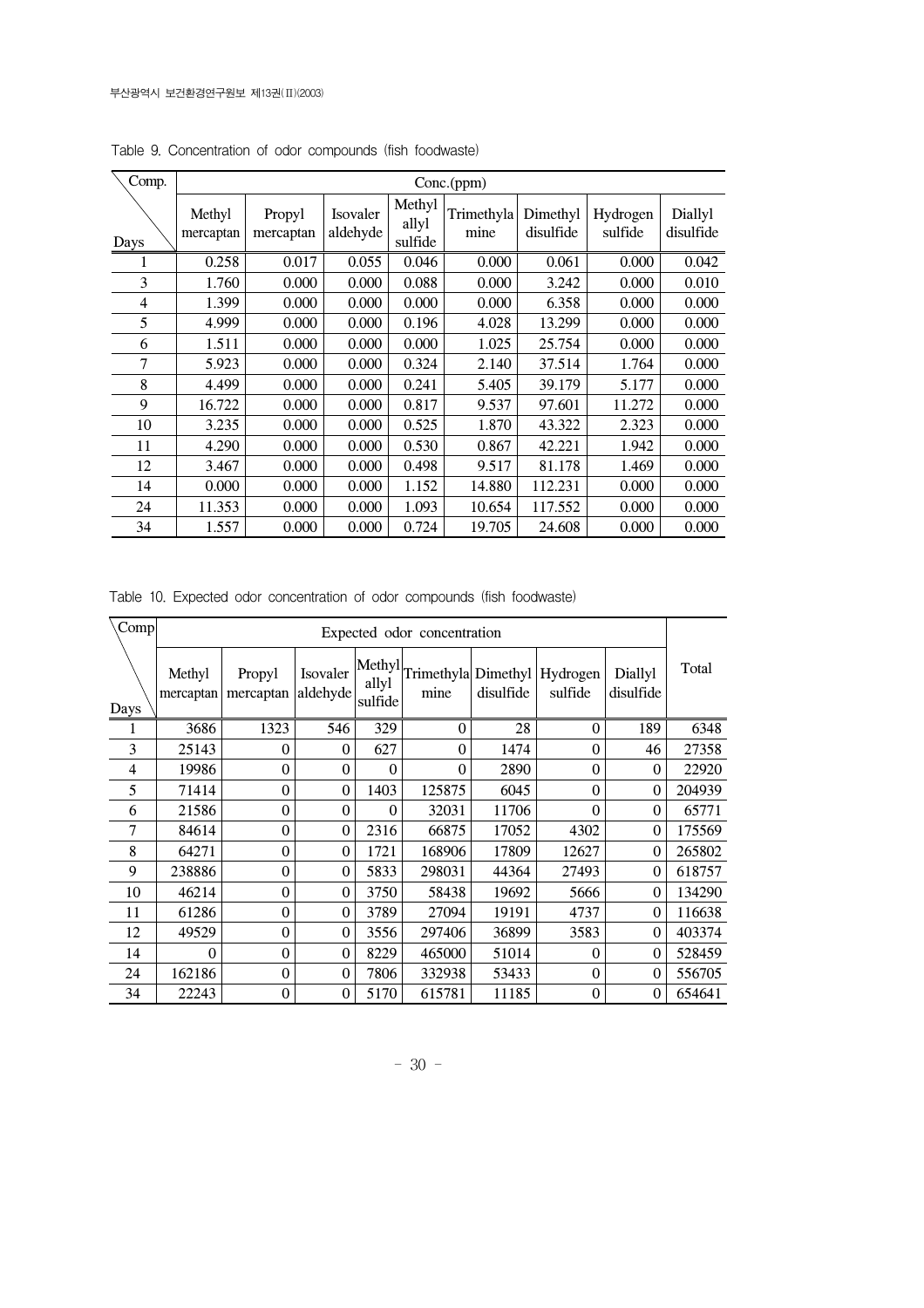| Comp. |                     |                     |                      |                            | Attribution ratio( $\%$ ) |                       |                     |                      |
|-------|---------------------|---------------------|----------------------|----------------------------|---------------------------|-----------------------|---------------------|----------------------|
| Days  | Methyl<br>mercaptan | Propyl<br>mercaptan | Isovaler<br>aldehyde | Methyl<br>allyl<br>sulfide | Trimethyla<br>mine        | Dimethyl<br>disulfide | Hydrogen<br>sulfide | Diallyl<br>disulfide |
|       | 58.1                | 20.8                | 8.6                  | 5.2                        | $0.0\,$                   | 0.4                   | 0.0                 | 3.0                  |
| 3     | 91.9                | 0.0                 | 0.0                  | 2.3                        | 0.0                       | 5.4                   | 0.0                 | 0.2                  |
| 4     | 87.2                | 0.0                 | 0.0                  | 0.0                        | 0.0                       | 12.6                  | 0.0                 | 0.0                  |
| 5     | 34.8                | 0.0                 | 0.0                  | 0.7                        | 61.4                      | 2.9                   | 0.0                 | 0.0                  |
| 6     | 32.8                | 0.0                 | 0.0                  | 0.0                        | 48.7                      | 17.8                  | 0.0                 | 0.0                  |
| 7     | 48.2                | 0.0                 | 0.0                  | 1.3                        | 38.1                      | 9.7                   | 2.5                 | 0.0                  |
| 8     | 24.2                | 0.0                 | 0.0                  | 0.6                        | 63.5                      | 6.7                   | 4.8                 | 0.0                  |
| 9     | 38.6                | 0.0                 | 0.0                  | 0.9                        | 48.2                      | 7.2                   | 4.4                 | 0.0                  |
| 10    | 34.4                | 0.0                 | 0.0                  | 2.8                        | 43.5                      | 14.7                  | 4.2                 | 0.0                  |
| 11    | 52.5                | 0.0                 | 0.0                  | 3.2                        | 23.2                      | 16.5                  | 4.1                 | 0.0                  |
| 12    | 12.3                | 0.0                 | 0.0                  | 0.9                        | 73.7                      | 9.1                   | 0.9                 | 0.0                  |
| 14    | $0.0\,$             | 0.0                 | 0.0                  | 1.6                        | 88.0                      | 9.7                   | 0.0                 | 0.0                  |
| 24    | 29.1                | 0.0                 | 0.0                  | 1.4                        | 59.8                      | 9.6                   | 0.0                 | 0.0                  |
| 34    | 3.4                 | 0.0                 | 0.0                  | 0.8                        | 94.1                      | 1.7                   | 0.0                 | 0.0                  |

Table 11. Attribution ratio of odor compounds (fish foodwaste)



Fig. 3. Attribution ratio of odor compounds of fish foodwaste.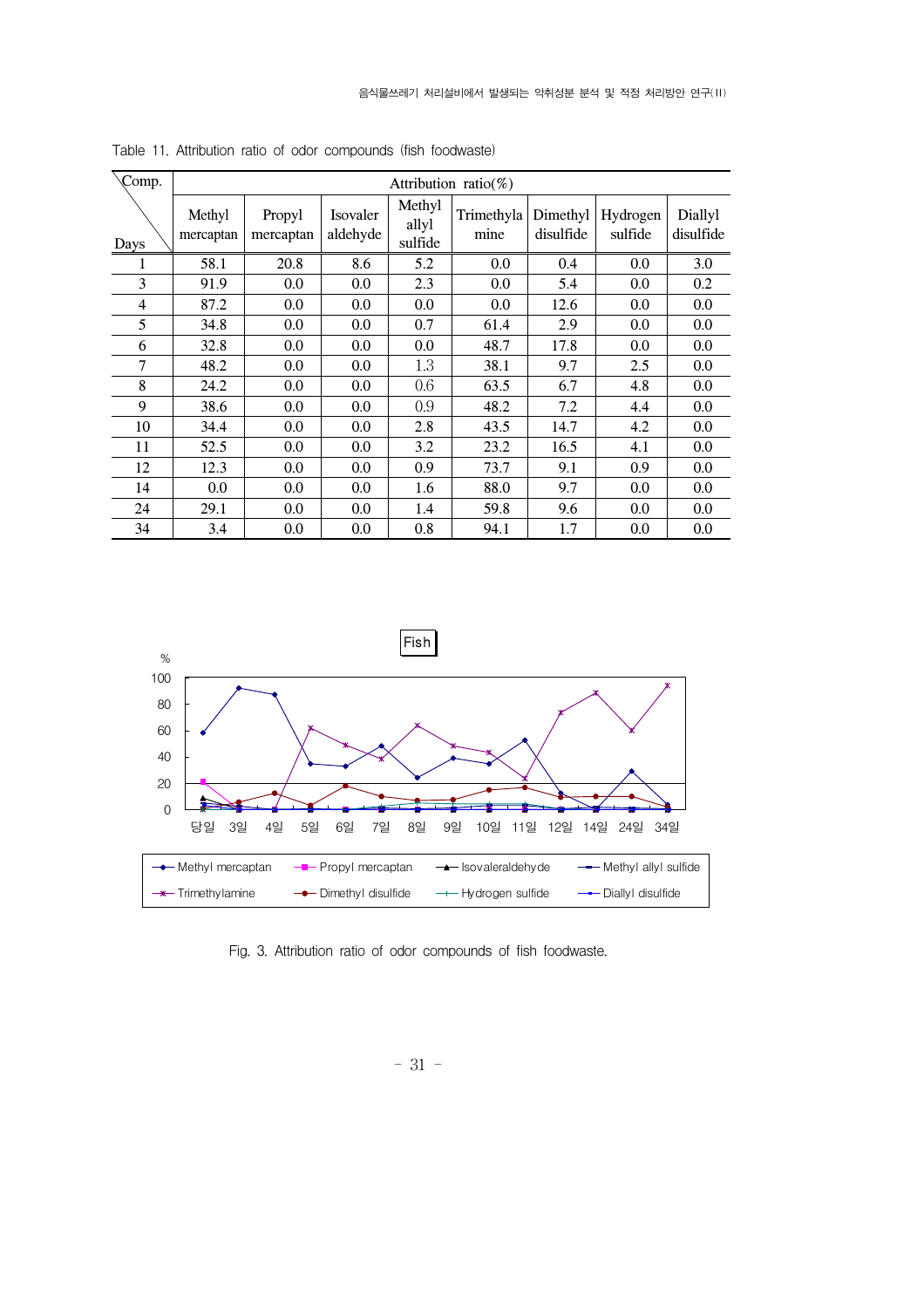### 1-3. 채소류 음식물쓰레기의 방치 일수 에 따른 악취성분

 채소류 음식물쓰레기의 악취성분 분석 을 위한 대상 시료는 단체급식소로부터 배출된 무, 파, 오이, 배추, 쑥갓의 비가식 부분을 조리되지 않은 날것으로 하였다. 그리고 악취분석 대상 성분은 악취기여율 의 총합이 99%이상 되는 7개 물질, 황화 수소, 메틸메르캅탄, 트리메틸아민, 황화메 틸, 프로필메르캅탄, 메틸아릴설파이드, 이 황화메틸으로 선정하였다. 각 악취성분의 농도와 예상악취강도를 각각 Table 12과 Table 13에 나타내었다. 그리고, 악취를 나 타내는 대표적인 성분을 고찰하기 위한 악취기여율은 Table 14과 Fig. 4에 나타내 었다.

 방치 당일 검출된 채소류의 고유한 냄 새성분은 무 등의 근채류에서 기인하는 메틸메르캅탄, 배추류에서 기인하는 황화 메틸, 양파류에서 기인하는 프로필메르캅 탄, 이황화메틸으로서 $5$ , 이 성분들 가운데 프로필메르캅탄이 0.045ppm로 최대예상악 취강도 3432를 나타내어 악취기여율 92.7%를 차지하였으나 이후 점차 감소하 면서 메틸메르캅탄의 악취기여율이 점차 증가하는 경향을 보였다. 방치 8일째 메틸 메르캅탄이 0.214ppm과 예상악취강도가 3057로서 프로필메르캅탄의 0.036ppm과 예상악취강도 2779보다 다소 높게 나타나 기 시작하여 이들 메르캅탄류가 동시에 소멸하기 직전인 방치 13일째까지 이 두 성분이 악취의 대부분을 구성하는 것으로

나타났으나, 방치일수가 경과하여 부패가 진행됨에 따라 메틸메르캅탄에 의한 영향 이 더 큰 것으로 나타났다. 하지만, 메틸 메르캅탄의 농도는 다소 증감이 있으나 대체로 일정하였고, 프로필메르캅탄은 대 체로 감소하는 것으로 나타나 메틸메르캅 탄의 증감보다 프로필메르캅탄의 감소로 인한 냄새의 질적 변화가 발생한 것으로 보인다. 그리고, 생선류의 대표적 부패취 로 알려진 트리메틸아민이 채소류의 경우 에도 마찬가지로 생성되었는데, 육류의 방 치 6일째, 생선류의 방치 5일째보다 훨씬 지연된 방치 12일째 0.337ppm(예상악취강 도 10531)로 생성되어 악취기여율 18.2% 를 차지하였으나, 방치 14일째부터는 악취 기여율 90%이상을 나타내면서 악취의 원 인물질로 작용하였다. 트리메틸아민 등의 아민류는 식품 중 단백질의 부패로 인해 형성되므로, 채소류가 육류나 생선류보다 단백질의 함량이 적어 아민류의 생성시기 가 지연된 것으로 사료된다.

 채소류 음식물쓰레기의 총예상악취강도 는 당일 3703으로 3가지 음식물쓰레기 종 류 가운데 가장 낮은 악취강도를 보였는 데 이는 냄새가 약한 익히지 않은 날 것 의 채소류의 시료 선택에 의한 것이며, 방 치 3일째는 3가지 음식물쓰레기 종류 가 운데 가장 큰 폭의 증가율을 보이면서 35925의 가장 강한 예상악취강도를 나타 냈다. 하지만 채소류는 다른 음식물쓰레기 의 방치일수에 따른 악취강도의 증가와 비교하여 증가율은 매우 미약한 편이었다.

- 32 -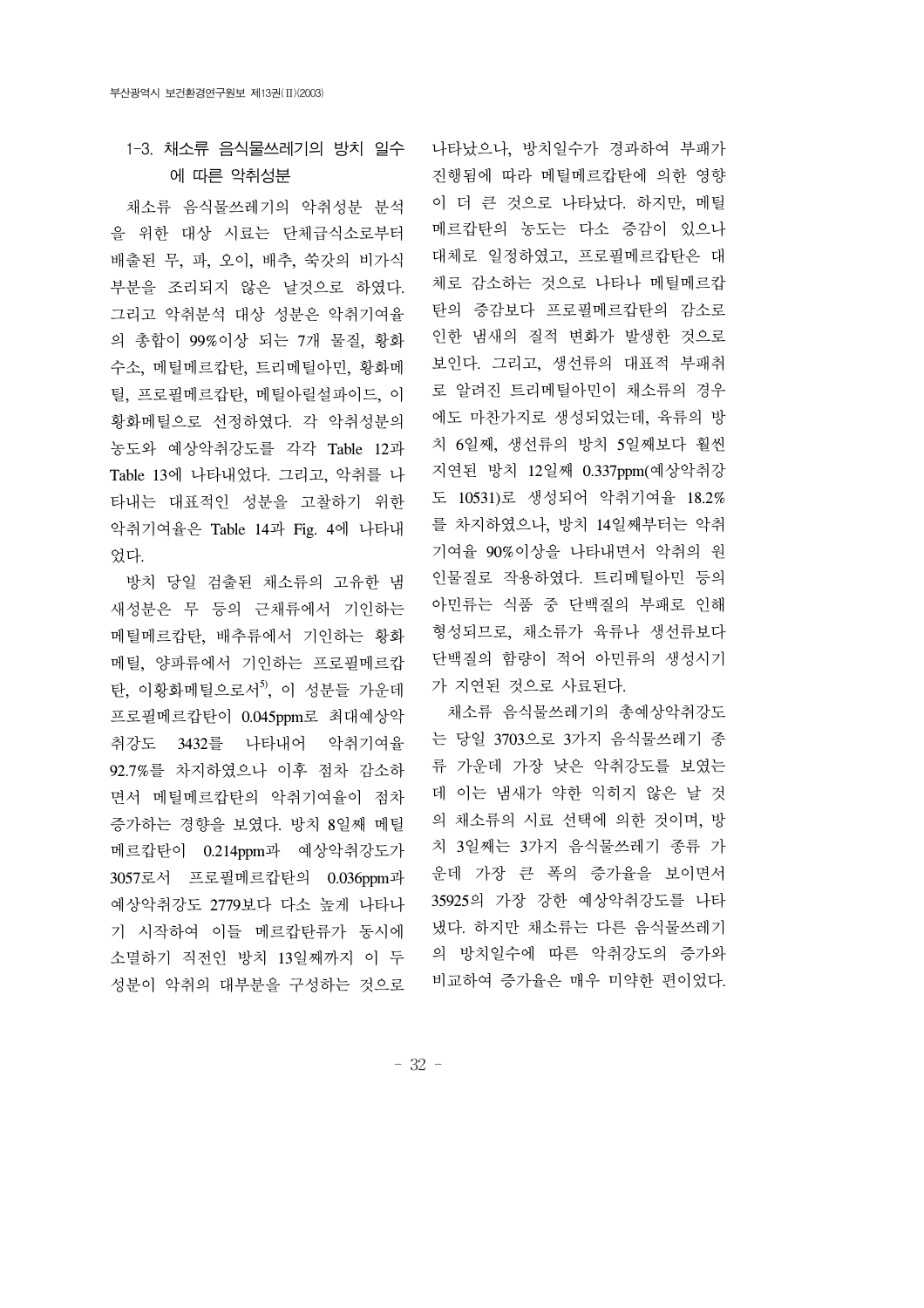채소류 음식물쓰레기의 실험기간 중 가장 강한 예상악취강도는 프로필메르캅탄이 최고농도를 보인 방치 4일째 80753로써 이때부터 감각적인 부패가 시작된 것으로 나타났다.

#### 2. 음식물쓰레기의 방치일수에 따른 처 리과정에서 발생되는 악취 성분

 음식물쓰레기 처리시설의 처리과정(건 조과정)에 투입되는 음식물쓰레기의 부패 정도에 따라 발생되는 악취성분의 변화를 고찰하기 위해 앞절에서 실험․분석한 종 류별로 분류된 것이 아닌 혼합된 형태의 음식물쓰레기를 시료로 선택하였으며, 처 리과정에서의 악취 성분 뿐 만 아니라 처 리전의 악취성분을 함께 분석함으로써 상 관관계를 검토하였다.

### 2-1. 혼합 음식물쓰레기의 방치 일수에 따른 악취 성분

 혼합음식물쓰레기의 악취성분의 분석은 총 31개 물질을 검출하였으나, 악취의 95% 이상을 차지하는 12개 물질을 선정 하였다. 각 성분의 농도를 Table 15에, 예 상악취강도와 악취기여율을 각각 Table 16 과 17에 나타내었다.

 앞절에서 분석한 종류별 음식물쓰레기 의 악취성분에는 나타나지 않았던 에탄올, 아세트알데히드, 디아세틸이 검출되었는 데, 이는 통상적인 음식물쓰레기에서 3가 지(육류, 생선류, 채소류)음식물쓰레기에서

검출되었던 악취 성분 외 다른 물질이 검 출될 수 있는 개연성이 많기 때문이며, 에 탄올은 곡류 등에 의한 발효에 의한 성분 과 음식물쓰레기 중에 함유된 알콜성분으 로 추정되고, 생선류의 신선도가 저하되면 아세트알데히드, 메틸메르캅탄, 황화수소 등에 의해 냄새가 나는 것으로 알려져 있 어 이 성분의 검출은 타당하였다<sup>6</sup>. 에탄 올은 방치 당일과 3일째 각각 가장 높은 농도인 48.660 ppm과 223.250ppm을 보였 으나 예상악취강도 94와 429를 나타내어 냄새성분으로서의 영향은 극히 미미하였 다. 메틸메르캅타은 방치 당일 0.286ppm으 로 최대 예상악취강도인 4086을, 방치 3일 째 0.483ppm으로 예상악취강도 6900을 나 타내어 식품의 고유한 냄새성분에 상당 한 영향을 미쳤으나, 방치 4일과 5일째 각 각 2.140ppm과 15.482ppm으로, 최대예상악 취강도 30571과 221171로 급증하여 불쾌 감을 유발하는 악취의 원인물질로 작용하 였으며, 방치 5일째에는 메틸메르캅탄의 급증과 함께 프로필메르캅탄이 비교적 높 은 농도인 1.183ppm으로 예상악취강도 91029을 나타냄으로써 이 두 성분이 악취 기여율 91%이상을 차지하였다. 그리고 앞 절에서 분석한 음식물쓰레기의 종류별 악 취성분에서 방치 5일에서 6일째 생성되어 악취에 상당한 영향을 나타내었던 트리메 틸아민은 아직 생성되지 않았다.

 혼합음식물쓰레기의 방치일수에 따른 악 취성분 분석결과 앞절에서 검토한 음식물 쓰레기의 종류별 방치일수에 따른 악취분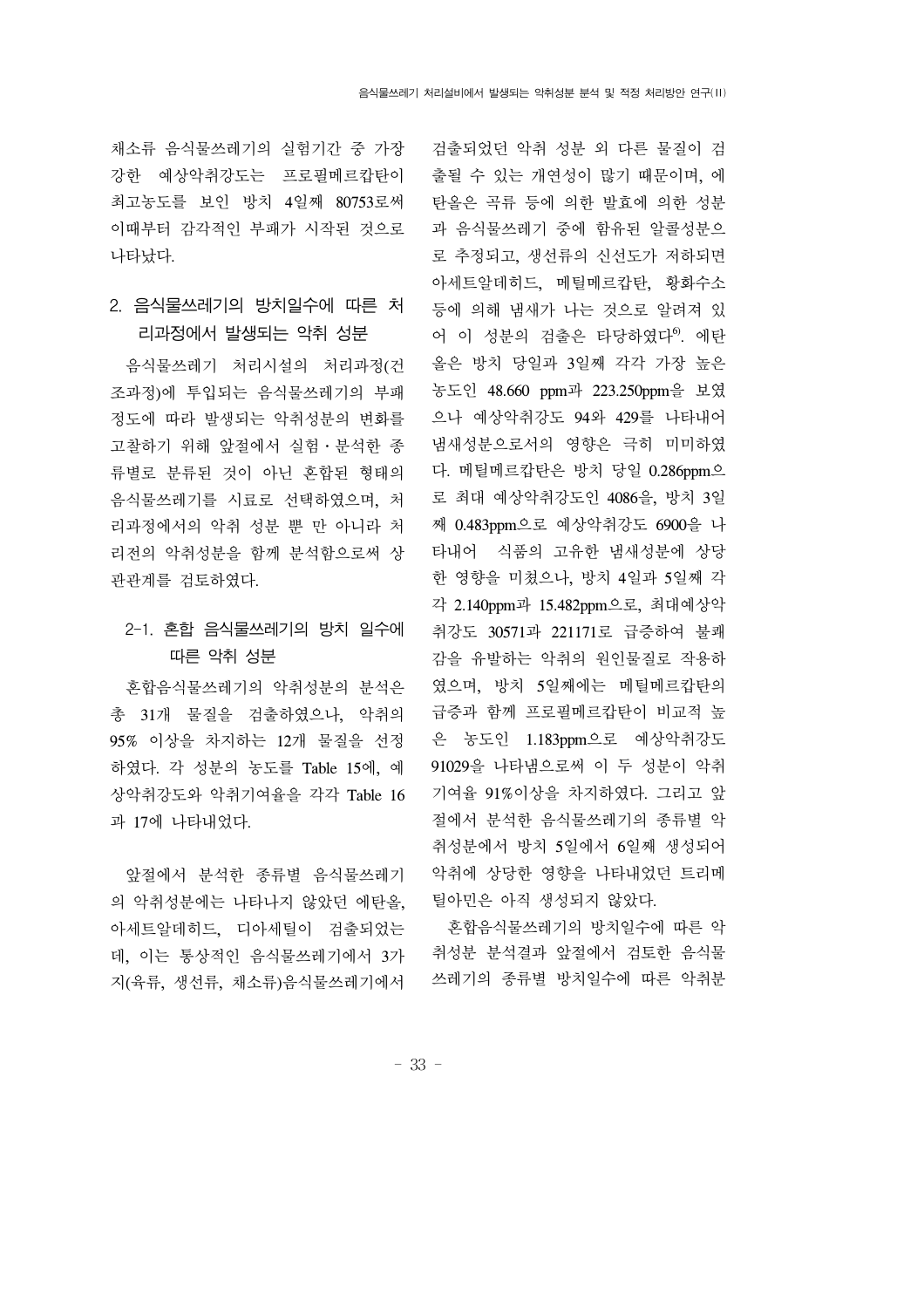| Comp | Conc.(ppm)          |                     |                    |                     |                     |                            |                       |
|------|---------------------|---------------------|--------------------|---------------------|---------------------|----------------------------|-----------------------|
| Days | Hydrogen<br>sulfide | Methyl<br>mercaptan | Trimethyl<br>amine | Dimethyl<br>sulfide | Propyl<br>mercaptan | Methyl<br>allyl<br>sulfide | Dimethyl<br>disulfide |
|      | 0.000               | 0.017               | 0.000              | 0.023               | 0.045               | 0.000                      | 0.030                 |
| 3    | 0.000               | 0.204               | 0.000              | 7.914               | 0.379               | 0.079                      | 1.289                 |
| 4    | 0.000               | 1.102               | 0.000              | 6.702               | 0.801               | 0.049                      | 1.741                 |
| 5    | 0.000               | 1.384               | 0.000              | 5.456               | 0.672               | 0.035                      | 1.779                 |
| 6    | 0.000               | 1.365               | 0.000              | 6.093               | 0.394               | 0.054                      | 2.016                 |
| 7    | 0.000               | 2.057               | 0.000              | 6.366               | 0.435               | 0.053                      | 1.243                 |
| 8    | 0.000               | 0.214               | 0.000              | 1.809               | 0.036               | 0.000                      | 0.270                 |
| 9    | 0.621               | 1.401               | 0.000              | 5.151               | 0.126               | 0.036                      | 0.778                 |
| 10   | 0.903               | 0.669               | 0.000              | 2.182               | 0.048               | 0.000                      | 1.005                 |
| 11   | 1.138               | 2.124               | 0.000              | 4.524               | 0.089               | 0.034                      | 2.730                 |
| 12   | 0.757               | 2.006               | 0.337              | 4.661               | 0.164               | 0.053                      | 4.946                 |
| 13   | 1.297               | 2.118               | 0.203              | 4.870               | 0.156               | 0.046                      | 2.299                 |
| 14   | 0.000               | 0.000               | 0.111              | 0.300               | 0.000               | 0.000                      | 0.384                 |
| 24   | 0.000               | 0.000               | 0.803              | 0.020               | 0.000               | 0.000                      | 0.039                 |
| 34   | 0.000               | 0.000               | 0.460              | 0.044               | 0.000               | 0.000                      | 0.023                 |
| 44   | 0.000               | 0.000               | 0.324              | 0.041               | 0.000               | 0.000                      | 0.025                 |

Table 12. Concentration of odor compounds (vegetable foodwaste)

Table 13. Expected odor concentration of odor compounds(vegetable foodwaste)

| Comp. | Expected odor concentration |                     |                    |                     |                     |                            |                       |       |
|-------|-----------------------------|---------------------|--------------------|---------------------|---------------------|----------------------------|-----------------------|-------|
| Days  | Hydrogen<br>sulfide         | Methyl<br>mercaptan | Trimethyl<br>amine | Dimethyl<br>sulfide | Propyl<br>mercaptan | Methyl<br>allyl<br>sulfide | Dimethyl<br>disulfide | Total |
|       | 0                           | 243                 | $\Omega$           | 8                   | 3432                | 0                          | 14                    | 3703  |
| 3     | 0                           | 2914                | 0                  | 2638                | 29175               | 564                        | 586                   | 35925 |
| 4     | 0                           | 15743               | 0                  | 2234                | 61630               | 347                        | 791                   | 80753 |
| 5     | 0                           | 19771               | 0                  | 1819                | 51730               | 247                        | 809                   | 74377 |
| 6     | $\overline{0}$              | 19500               | $\overline{0}$     | 2031                | 30342               | 388                        | 916                   | 53207 |
| 7     | 0                           | 29386               | $\overline{0}$     | 2122                | 33467               | 382                        | 565                   | 65930 |
| 8     |                             | 3057                | 0                  | 603                 | 2779                | 0                          | 123                   | 6570  |
| 9     | 1515                        | 20014               | $\overline{0}$     | 1717                | 9730                | 258                        | 354                   | 33615 |
| 10    | 2202                        | 9557                | 0                  | 727                 | 3728                | O                          | 457                   | 16684 |
| 11    | 2776                        | 30343               | 0                  | 1508                | 6832                | 241                        | 1241                  | 42961 |
| 12    | 1846                        | 28657               | 10531              | 1554                | 12579               | 382                        | 2248                  | 57816 |
| 13    | 3163                        | 30257               | 6344               | 1623                | 12031               | 326                        | 1045                  | 54794 |
| 14    | 0                           | 0                   | 3469               | 100                 |                     | 0                          | 175                   | 3744  |
| 24    | 0                           | $\theta$            | 25094              |                     | 0                   | $\boldsymbol{0}$           | 18                    | 25118 |
| 34    | 0                           | 0                   | 14375              | 15                  |                     | 0                          | 10                    | 14400 |
| 44    | 0                           | 0                   | 10125              | 14                  | 0                   | 0                          | 11                    | 10150 |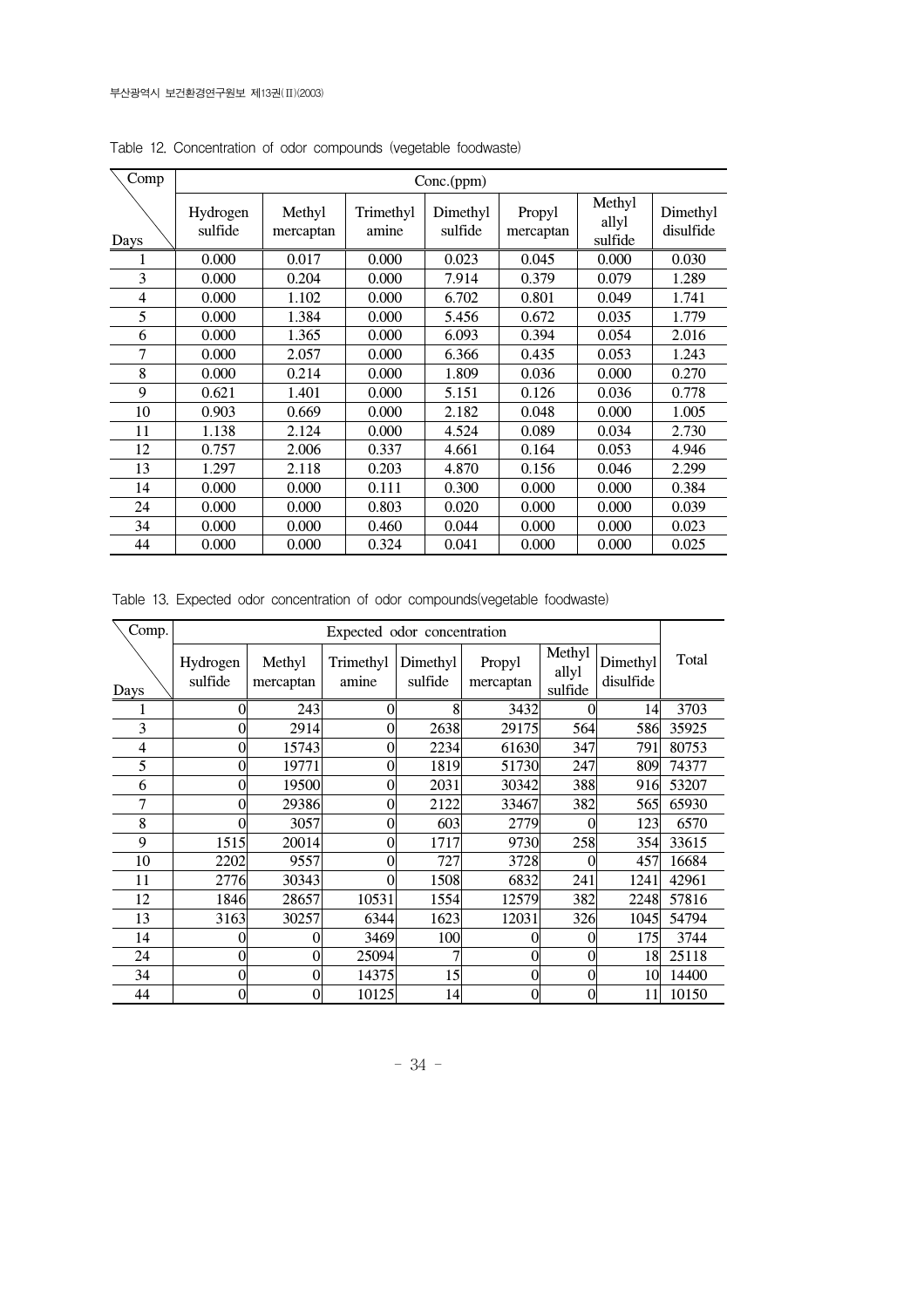| Comp. |                     | Attribution ratio (%) |                    |                     |                     |                            |                       |  |
|-------|---------------------|-----------------------|--------------------|---------------------|---------------------|----------------------------|-----------------------|--|
| Days  | Hydrogen<br>sulfide | Methyl<br>mercaptan   | Trimethyl<br>amine | Dimethyl<br>sulfide | Propyl<br>mercaptan | Methyl<br>allyl<br>sulfide | Dimethyl<br>disulfide |  |
| 1     | 0.0                 | 6.6                   | 0.0                | 0.2                 | 92.7                | 0.0                        | 0.4                   |  |
| 3     | 0.0                 | 8.1                   | $0.0\,$            | 7.3                 | 81.2                | 1.6                        | 1.6                   |  |
| 4     | 0.0                 | 19.5                  | 0.0                | 2.8                 | 76.3                | 0.4                        | 1.0                   |  |
| 5     | 0.0                 | 26.6                  | 0.0                | 2.4                 | 69.6                | 0.3                        | 1.1                   |  |
| 6     | 0.0                 | 36.6                  | 0.0                | 3.8                 | 57.0                | 0.7                        | 1.7                   |  |
| 7     | 0.0                 | 44.6                  | 0.0                | 3.2                 | 50.8                | 0.6                        | 0.9                   |  |
| 8     | 0.0                 | 46.5                  | 0.0                | 9.2                 | 42.3                | 0.0                        | 1.9                   |  |
| 9     | 4.5                 | 59.5                  | 0.0                | 5.1                 | 28.9                | 0.8                        | 1.1                   |  |
| 10    | 13.2                | 57.3                  | 0.0                | 4.4                 | 22.3                | 0.0                        | 2.7                   |  |
| 11    | 6.5                 | 70.6                  | 0.0                | 3.5                 | 15.9                | 0.6                        | 2.9                   |  |
| 12    | 3.2                 | 49.6                  | 18.2               | 2.7                 | 21.8                | 0.7                        | 3.9                   |  |
| 13    | 5.8                 | 55.2                  | 11.6               | 3.0                 | 22.0                | 0.6                        | 1.9                   |  |
| 14    | 0.0                 | 0.0                   | 92.7               | 2.7                 | 0.0                 | 0.0                        | 4.7                   |  |
| 24    | 0.0                 | 0.0                   | 99.9               | 0.0                 | 0.0                 | 0.0                        | 0.1                   |  |
| 34    | 0.0                 | 0.0                   | 99.8               | 0.1                 | 0.0                 | 0.0                        | 0.1                   |  |
| 44    | 0.0                 | 0.0                   | 99.8               | 0.1                 | 0.0                 | 0.0                        | 0.1                   |  |

Table 14. Attribution ratio of odor compounds (vegetable foodwaste)



Fig. 4. Attribution ratio of odor compounds of vegetable foodwaste.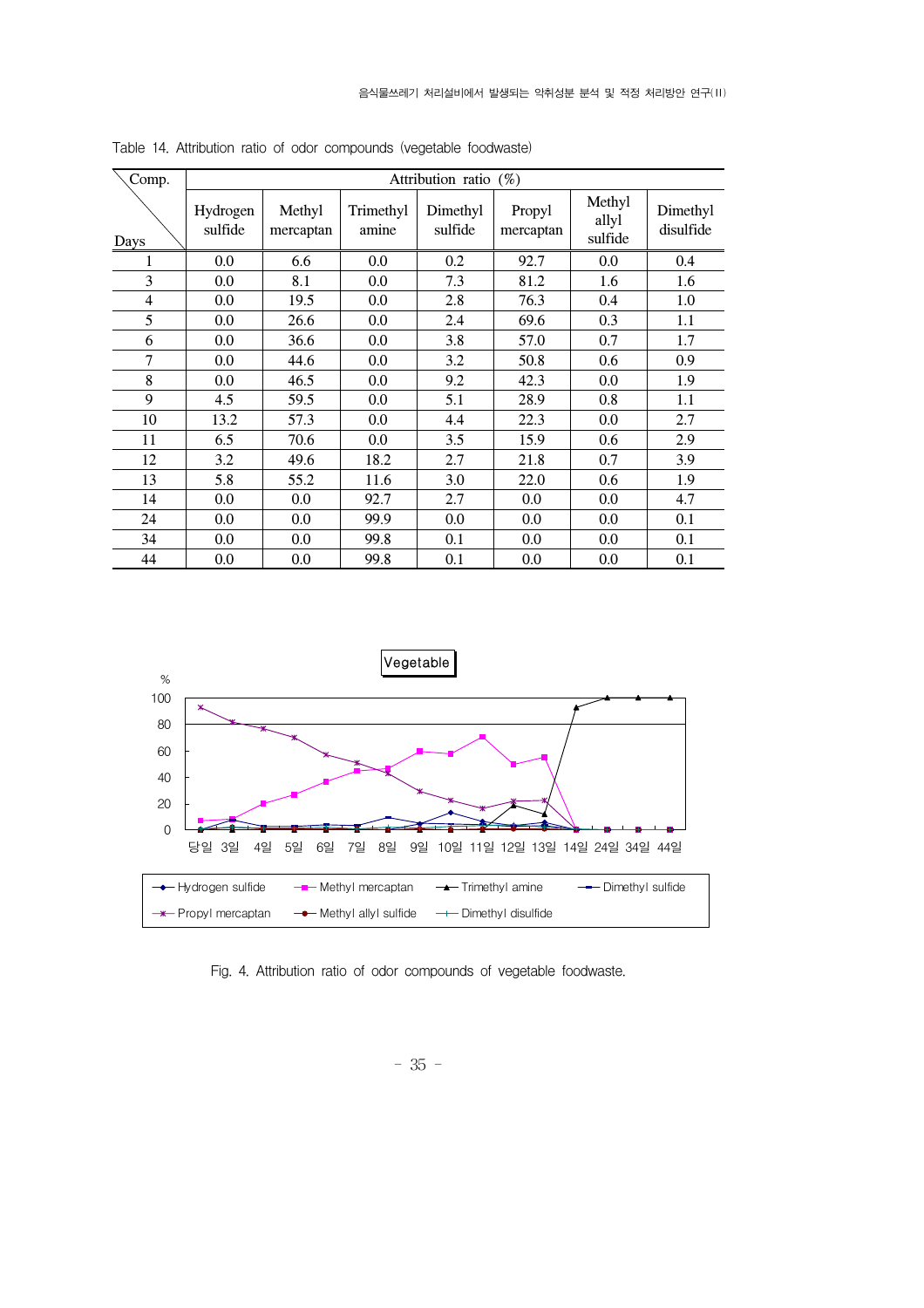석에서 육류, 생선류는 5∼6일째, 채소류는 12일째에 생성된 트리메틸아민이 악취에 상당부분 기여하기 전까지 메틸메르캅탄과 프로필메르캅탄이 주요 악취물질로 나타난 결과와 동일하게 메틸메르캅탄과 프로필메 르캅탄이 주요 악취물질로 나타났다.

#### 2-2. 혼합 음식물쓰레기의 방치 일수별 처리과정에서 발생되는 악취성분

 혼합음식물쓰레기의 방치 후 건조과정 (100℃, 20분간)에서 발생되는 악취는 37 개 성분을 분석하여 악취 기여율의 총합 이 95% 이상 되는 15개 성분을 선정하였 다. 각 성분의 농도를 Table 18에, 예상악 취강도와 악취기여율을 각각 Table 19와 20에 나타내었다.

 이 성분들 가운데 앞절에서 검토한 건 조과정을 거치지 않은 음식물쓰레기의 악 취성분에서는 볼 수 없었던 이소발레르알 데히드 등 알데히드류의 출현은 주로 식 품의 가열에 의한 지방질의 산화에 기인 한다<sup>5)</sup>. 이러한 알데히드류는 방치 당일부 터 검출되어 방치 4일째 최대값을 나타낸 이후 점차 감소하는 추세를 보였으며, 이 중 아세트알데히드가 방치 당일 4.504ppm 과 예상악취강도 3003으로 최대값을, 이소 발레르알데히드가 방치 3일째 2.504ppm과 예상악취강도 25040으로 최대값을 나타내 어 각각 방치 당일과 3일째의 주요악취성 분으로 나타났다. 하지만 방치 4일째 프로 필메르캅탄이 12.646ppm, 예상악취강도

| Days                 | Conc.(ppm) |         |       |        |        |  |  |
|----------------------|------------|---------|-------|--------|--------|--|--|
| Compounds            | 1          | 3       | 4     | 5      | 6      |  |  |
| Ethanol              | 48.660     | 223.250 | 1.600 | 13.000 | 15.060 |  |  |
| Acetaldehyde         | 3.083      | 6.008   | 0.047 | 0.057  | 0.107  |  |  |
| Methyl mercaptan     | 0.286      | 0.483   | 2.140 | 15.482 | 0.000  |  |  |
| Dimethyl disulfide   | 0.136      | 0.424   | 0.247 | 0.649  | 14.594 |  |  |
| Methyl allyl sulfide | 0.074      | 1.304   | 0.000 | 0.000  | 0.000  |  |  |
| Diacetyl             | 0.025      | 0.000   | 0.000 | 0.000  | 0.000  |  |  |
| Dimethyl sulfide     | 0.011      | 0.868   | 0.485 | 0.186  | 0.628  |  |  |
| Diallyl disulfide    | 0.000      | 0.341   | 0.050 | 0.034  | 0.020  |  |  |
| Diallyl sulfide      | 0.000      | 0.265   | 0.000 | 0.000  | 0.000  |  |  |
| Methyl isobutyrate   | 0.000      | 0.000   | 0.595 | 0.812  | 1.399  |  |  |
| Methyl isovalerate   | 0.000      | 0.739   | 2.646 | 4.273  | 8.113  |  |  |
| Propyl mercaptan     | 0.000      | 0.000   | 0.000 | 1.183  | 0.000  |  |  |

Table 15. Concentration of odor compounds (mixed foodwaste)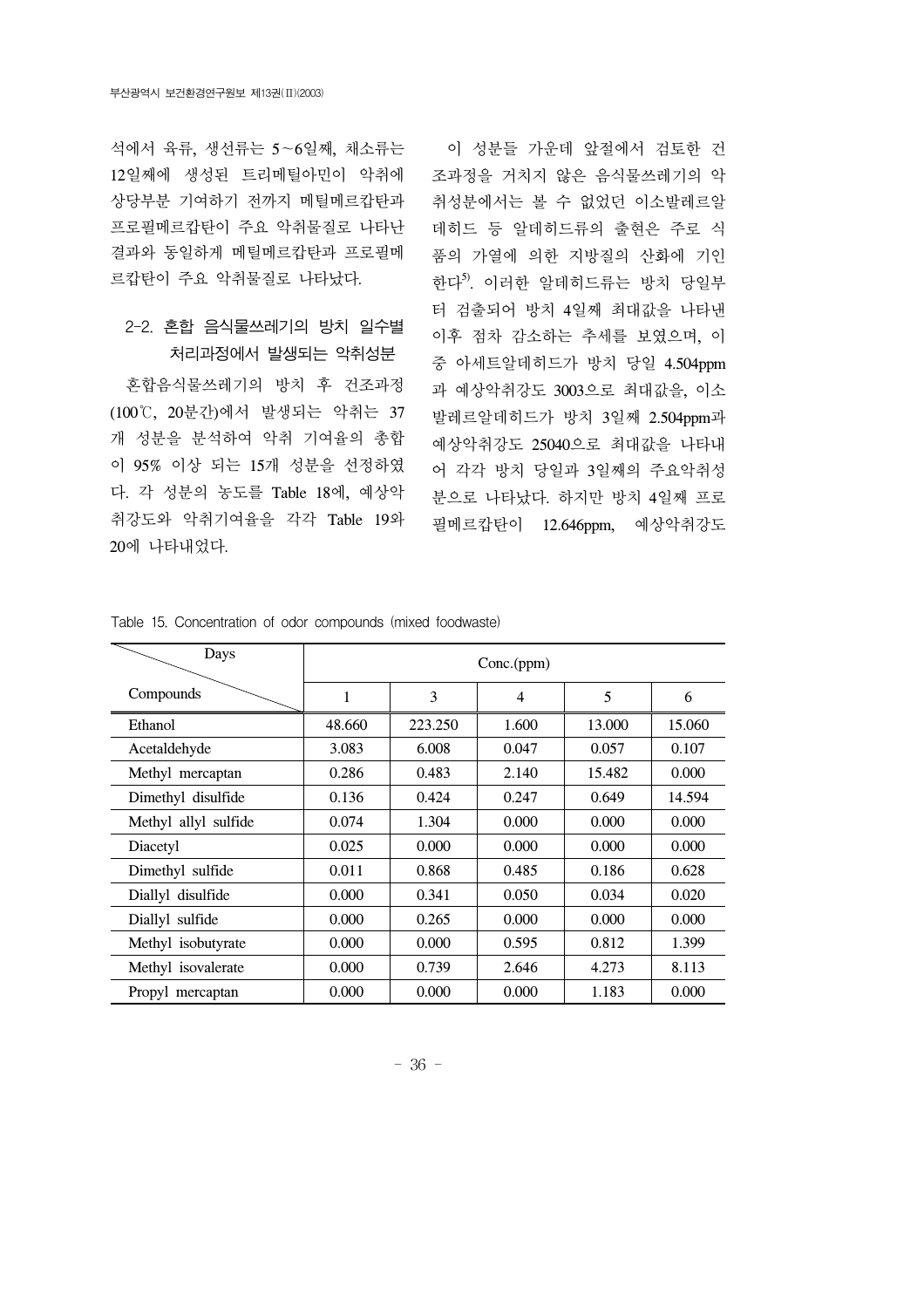| Days                 | Expected odor concentration |          |          |          |          |  |  |
|----------------------|-----------------------------|----------|----------|----------|----------|--|--|
| Compounds            | 1                           | 3        | 4        | 5        | 6        |  |  |
| Methyl mercaptan     | 4086                        | 6900     | 30571    | 221171   | $\Omega$ |  |  |
| Acetaldehyde         | 2055                        | 4005     | 31       | 38       | 71       |  |  |
| Methyl allyl sulfide | 532                         | 9315     | $\theta$ | $\Omega$ | 0        |  |  |
| Diacetyl             | 499                         | $\Omega$ | $\Omega$ | $\Omega$ | $\Omega$ |  |  |
| Ethanol              | 94                          | 429      | 3        | 25       | 29       |  |  |
| Dimethyl disulfide   | 62                          | 193      | 112      | 295      | 6634     |  |  |
| Dimethyl sulfide     | 4                           | 289      | 162      | 62       | 209      |  |  |
| Diallyl disulfide    | $\Omega$                    | 1552     | 225      | 156      | 91       |  |  |
| Diallyl sulfide      | $\Omega$                    | 1206     | $\theta$ | $\Omega$ | $\Omega$ |  |  |
| Methyl isobutyrate   | $\Omega$                    | $\theta$ | 313      | 427      | 736      |  |  |
| Methyl isovalerate   | $\Omega$                    | 336      | 1203     | 1942     | 3688     |  |  |
| Propyl mercaptan     | $\theta$                    | $\Omega$ | $\theta$ | 91029    | $\Omega$ |  |  |

Table 16. Expected odor concentration of odor compounds(mixed foodwaste)

| Days                 | Attribution ratio(%) |      |      |      |      |  |  |  |
|----------------------|----------------------|------|------|------|------|--|--|--|
| Compounds            | 1                    | 3    | 4    | 5    | 6    |  |  |  |
| Methyl mercaptan     | 55.7                 | 27.8 | 93.3 | 70.2 | 0.0  |  |  |  |
| Acetaldehyde         | 28.0                 | 16.1 | 0.1  | 0.0  | 0.6  |  |  |  |
| Methyl allyl sulfide | 7.2                  | 37.5 | 0.0  | 0.0  | 0.0  |  |  |  |
| Diacetyl             | 6.8                  | 0.0  | 0.0  | 0.0  | 0.0  |  |  |  |
| Ethanol              | 1.3                  | 1.7  | 0.0  | 0.0  | 0.3  |  |  |  |
| Dimethyl disulfide   | 0.8                  | 0.8  | 0.3  | 0.1  | 57.3 |  |  |  |
| Dimethyl sulfide     | 0.0                  | 1.2  | 0.5  | 0.0  | 1.8  |  |  |  |
| Diallyl disulfide    | 0.0                  | 6.2  | 0.7  | 0.0  | 0.8  |  |  |  |
| Diallyl sulfide      | 0.0                  | 4.9  | 0.0  | 0.0  | 0.0  |  |  |  |
| Isobutyl acetate     | 0.0                  | 0.7  | 0.0  | 0.0  | 0.0  |  |  |  |
| Methyl isobutyrate   | 0.0                  | 0.0  | 1.0  | 0.1  | 6.4  |  |  |  |
| Methyl isovalerate   | 0.0                  | 1.4  | 3.7  | 0.6  | 31.9 |  |  |  |
| Propyl mercaptan     | 0.0                  | 0.0  | 0.0  | 28.9 | 0.0  |  |  |  |

Table 17. Attribution ratio of odor compounds (mixed foodwaste)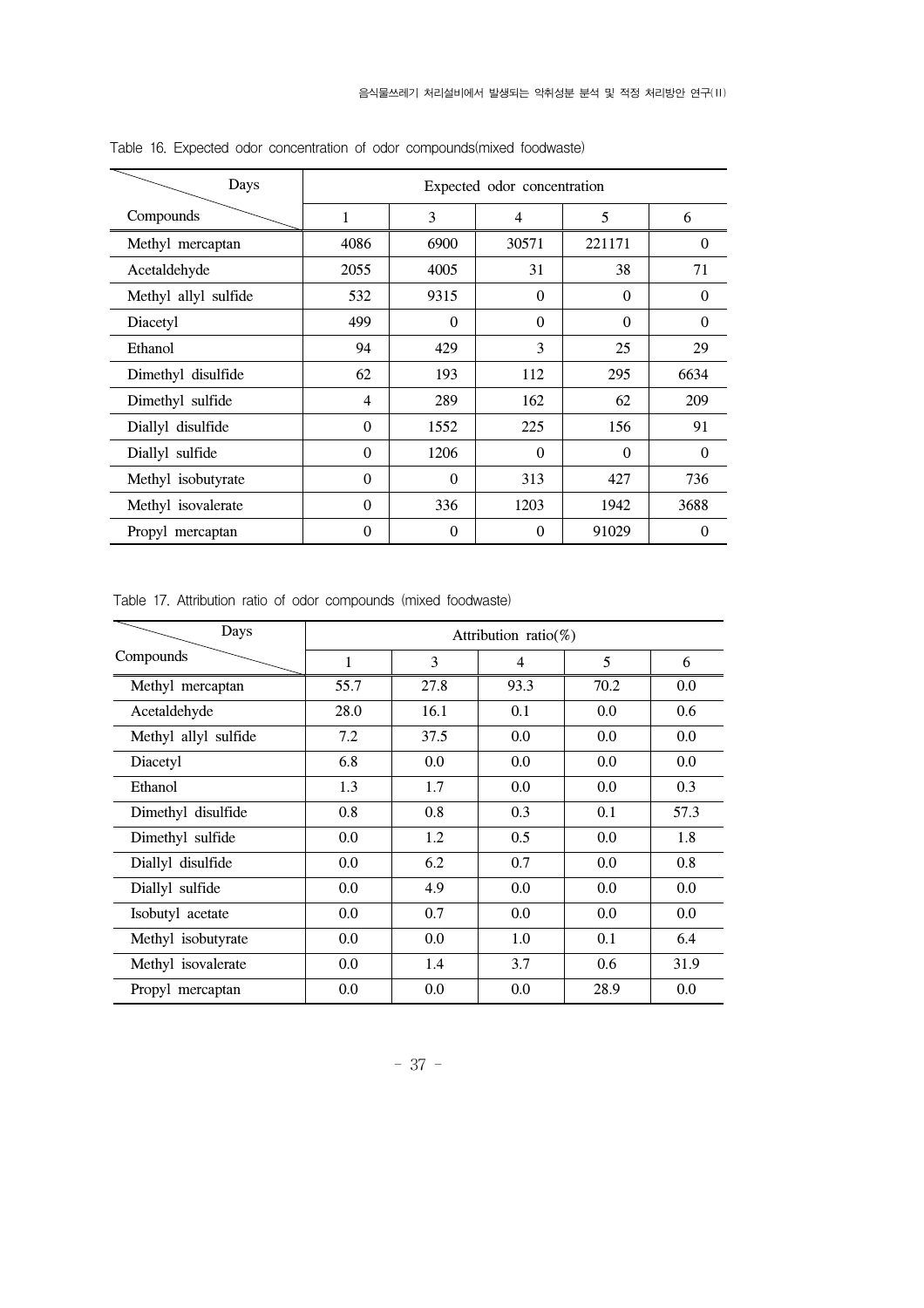| Days                 | Conc.(ppm) |        |        |        |        |  |
|----------------------|------------|--------|--------|--------|--------|--|
| Compounds            | 1          | 3      | 4      | 5      | 6      |  |
| Acetaldehyde         | 4.504      | 25.292 | 40.945 | 37.519 | 33.756 |  |
| Diallyl disulfide    | 0.653      | 1.096  | 2.820  | 0.962  | 0.257  |  |
| Isovaleraldehyde     | 0.185      | 2.504  | 6.889  | 6.204  | 5.258  |  |
| Hexanal              | 0.184      | 0.730  | 1.915  | 1.312  | 0.862  |  |
| Dimethyl disulfide   | 1.304      | 17.189 | 3.431  | 2.021  | 0.545  |  |
| Heptanal             | 0.067      | 0.290  | 0.689  | 0.526  | 0.366  |  |
| Dimethyl sulfide     | 1.103      | 12.315 | 29.262 | 19.000 | 14.962 |  |
| Isobutyraldehyde     | 0.098      | 0.940  | 3.145  | 2.775  | 2.078  |  |
| Diacetyl             | 0.000      | 0.136  | 0.261  | 0.373  | 0.304  |  |
| Diallyl sulfide      | 0.000      | 0.741  | 1.459  | 0.810  | 0.319  |  |
| Ethyl isovalerate    | 0.000      | 0.000  | 0.000  | 0.000  | 0.680  |  |
| Hydrogen sulfide     | 0.000      | 0.000  | 10.129 | 2.729  | 3.438  |  |
| Methyl allyl sulfide | 0.000      | 1.266  | 2.578  | 1.421  | 0.514  |  |
| Methyl mercaptan     | 0.000      | 0.000  | 37.789 | 29.400 | 20.814 |  |
| Propyl mercaptan     | 0.000      | 0.000  | 12.646 | 6.596  | 3.770  |  |

Table 18. Concentration of odor compounds from steam procedure of mixed foodwaste

Table 19. Expected odor concentration of odor compounds from steam procedure of mixed foodwaste

| Days                 | Expected odor concentration |          |          |          |        |  |  |
|----------------------|-----------------------------|----------|----------|----------|--------|--|--|
| Compounds            | 1                           | 3        | 4        | 5        | 6      |  |  |
| Acetaldehyde         | 3003                        | 16861    | 27297    | 25013    | 22504  |  |  |
| Diallyl disulide     | 2969                        | 4982     | 12819    | 4373     | 1166   |  |  |
| Isovaleraldehyde     | 1847                        | 25040    | 68890    | 62040    | 52580  |  |  |
| Hexanal              | 658                         | 2606     | 6841     | 4686     | 3080   |  |  |
| Dimethyl disulfide   | 593                         | 7813     | 1560     | 919      | 248    |  |  |
| Heptanal             | 375                         | 1613     | 3829     | 2921     | 2032   |  |  |
| Dimethyl sulfide     | 368                         | 4105     | 9754     | 6333     | 4987   |  |  |
| Isobutyraldehyde     | 281                         | 2686     | 8986     | 7929     | 5937   |  |  |
| Diacetyl             | $\Omega$                    | 2714     | 5217     | 7457     | 6080   |  |  |
| Diallyl sulfide      | $\theta$                    | 3368     | 6633     | 3680     | 1448   |  |  |
| Ethyl isovalerate    | $\Omega$                    | $\theta$ | $\theta$ | $\Omega$ | 52281  |  |  |
| Hydrogen sulfide     | $\Omega$                    | $\theta$ | 24705    | 6656     | 8385   |  |  |
| Methyl allyl sulfide | $\Omega$                    | 9046     | 18417    | 10147    | 3672   |  |  |
| Methyl mercaptan     | $\Omega$                    | $\theta$ | 539843   | 420000   | 297343 |  |  |
| Propyl mercaptan     | $\overline{0}$              | $\theta$ | 972740   | 507411   | 290021 |  |  |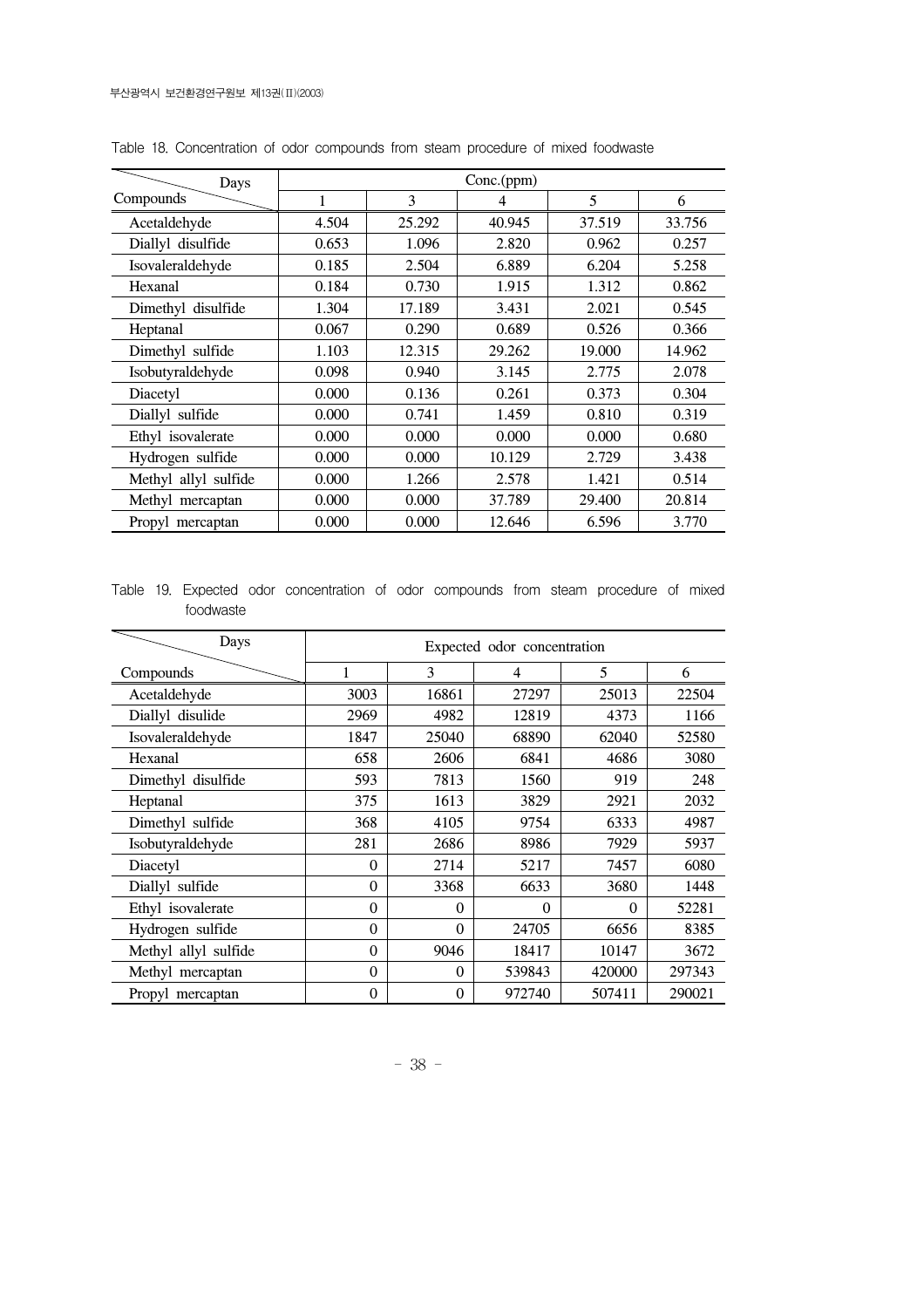| Days                 | Attribution ratio(%) |      |      |      |      |  |  |
|----------------------|----------------------|------|------|------|------|--|--|
| Compounds            | 1                    | 3    | 4    | 5    | 6    |  |  |
| Acetaldehyde         | 28.7                 | 19.9 | 1.6  | 2.2  | 3.0  |  |  |
| Diallyl disulide     | 28.4                 | 5.9  | 0.7  | 0.4  | 0.2  |  |  |
| Isovaleraldehyde     | 17.7                 | 29.6 | 4.0  | 5.5  | 7.0  |  |  |
| Hexanal              | 6.3                  | 3.1  | 0.4  | 0.4  | 0.4  |  |  |
| Dimethyl disulfide   | 5.7                  | 9.2  | 0.1  | 0.1  | 0.0  |  |  |
| Heptanal             | 3.6                  | 1.9  | 0.2  | 0.3  | 0.3  |  |  |
| Dimethyl sulfide     | 3.5                  | 4.9  | 0.6  | 0.6  | 0.7  |  |  |
| Isobutyraldehyde     | 2.7                  | 3.2  | 0.5  | 0.7  | 0.8  |  |  |
| Diacetyl             | 0.0                  | 3.2  | 0.3  | 0.7  | 0.8  |  |  |
| Diallyl sulide       | 0.0                  | 4.0  | 0.4  | 0.3  | 0.2  |  |  |
| Ethyl isovalerate    | 0.0                  | 0.0  | 0.0  | 0.0  | 6.9  |  |  |
| Hydrogen sulfide     | 0.0                  | 0.0  | 1.4  | 0.6  | 1.1  |  |  |
| Methyl allyl sulfide | 0.0                  | 10.7 | 1.1  | 0.9  | 0.5  |  |  |
| Methyl mercaptan     | 0.0                  | 0.0  | 31.5 | 37.6 | 39.3 |  |  |
| Propyl mercaptan     | 0.0                  | 0.0  | 56.7 | 45.4 | 38.4 |  |  |

Table 20. Attribution ratio of odor compounds from steam procedure of mixed foodwaste

972740으로 최대값을, 메틸메르캅탄이 험은 5일째, 방치후 건조과정 실험에서 4 37.789ppm, 예상악취강도 539843을 나타내 일째에 최대값을 나타내었다. 그리고 방치 어 이 두 성분이 악취의 원인물질로 작용 하였으며, 이후 다소 감소하였으나, 여전 히 높은 예상악취강도와 악취기여율을 유 지하면서 실험기간 동안 계속적으로 악취 방치 6일째는 최대 증가폭을 나타내었다. 의 원인물질로 나타났다.

 혼합된 음식물쓰레기를 방치했을 때와 방치 후의 건조(증자)과정으로 나누어 분 석한 모든 악취 성분의 예상악취강도를 방치일수에 따라 합한 총예상악취강도를 계산하여 Table 21에 나타내었다. 혼합 음 식물쓰레기를 방치해 두는 것보다 방치 후 건조하는 과정에서 총예상악취강도가 현저하게 높은 것으로 나타났는데, 방치실

일수가 증가함에 따라 방치시 대비 건조 과정에서의 총예상악취강도의 증가폭도 현저하게 증가하는 것을 알 수 있었으며,

 혼합 음식물쓰레기의 예상악취강도는 전체적으로 방치 4일째부터 급증하므로 방치 4일 이전에는 처리되는 것이 바람직 한 것으로 보인다.

 따라서 음식물쓰레기 사료화시설로 수 거 이전까지 방치기간을 짧게 하는 것은 주거 생활환경 및 처리시설에서의 악취를 저감하는 근원적인 방안이 될 수 있는 것 으로 보인다.

- 39 -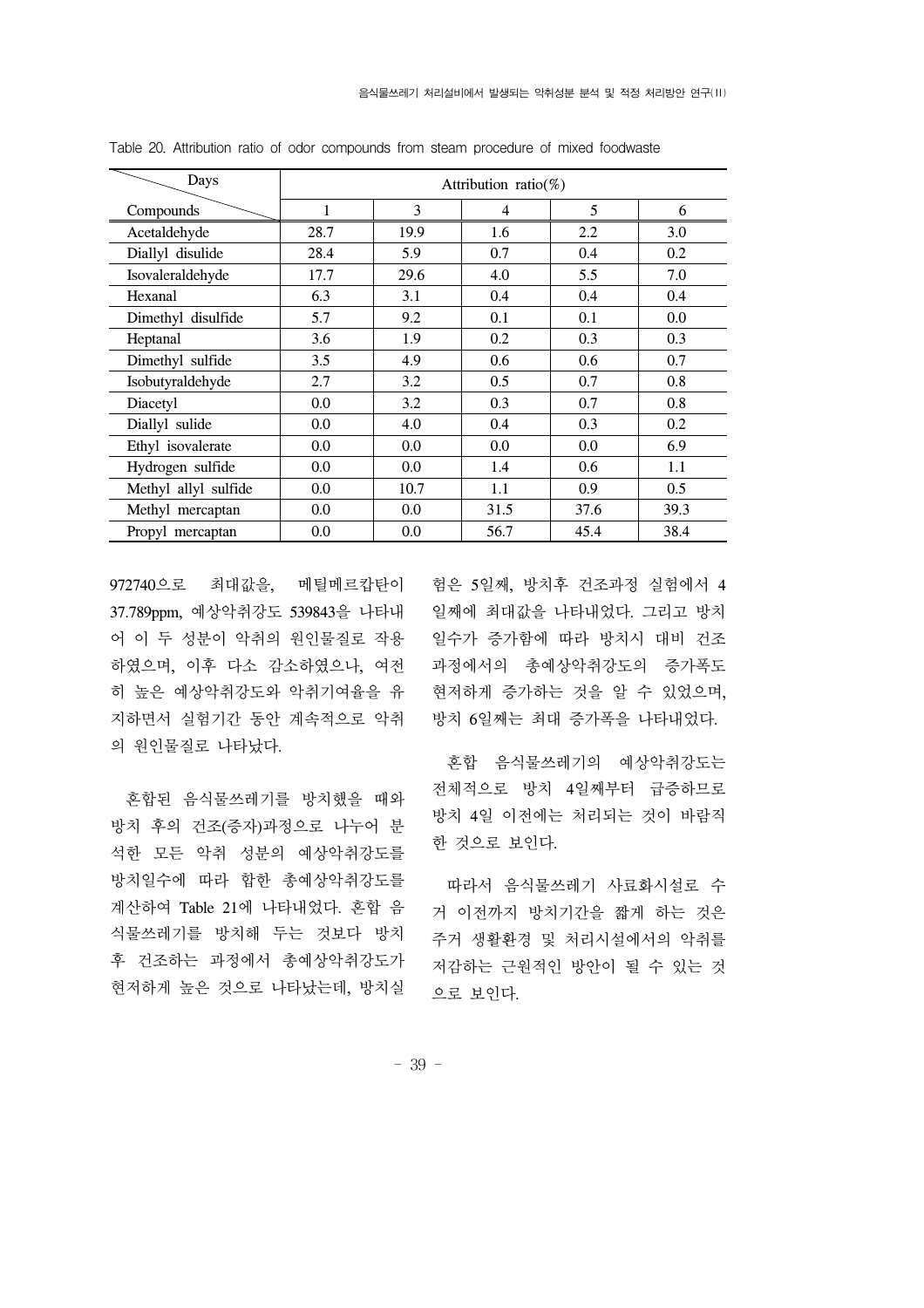| Days                                                                                                              |       | 3     | 4       |         | 6      |
|-------------------------------------------------------------------------------------------------------------------|-------|-------|---------|---------|--------|
| odor concentration<br>from<br>expected<br>foodwaste                                                               | 7341  | 24854 | 32777   | 315219  | 11578  |
| from<br>odor<br>expected<br>concentration<br>steam procedure of foodwaste                                         | 10461 | 84558 | 1715604 | 1117915 | 755848 |
| rate of expected odor concentration<br>from<br>steam procedure of foodwaste compared<br>with those from foodwaste | 43%   | 240\% | 5134\%  | 255%    | 6428%  |

Table 21. Rate of expected odor concentration





Fig. 5. Expected odor concentration of odor compounds from foodwaste and steam procedure of foodwaste.

3. 기존 음식물쓰레기 사료화 시설에서 를 처리시설에 투입하는 투입호퍼, 두 번 발생되는 악취 성분

 「부산광역시 해운대 남은음식물 사료 화시설」에서 악취를 발생시키는 공정은 크게 3가지로 구분된다. 첫번째 공정은 주 로 공동주택에서 수거해온 음식물쓰레기

째 공정은 병원성 미생물의 멸균 및 제품 의 보관을 위한 건조기(증자기), 마지막으 로 건조기를 거친 고온의 음식물쓰레기를 분쇄하여 상온으로 냉각시키는 냉각기이 다. 그리고 음식물쓰레기의 처리공정에서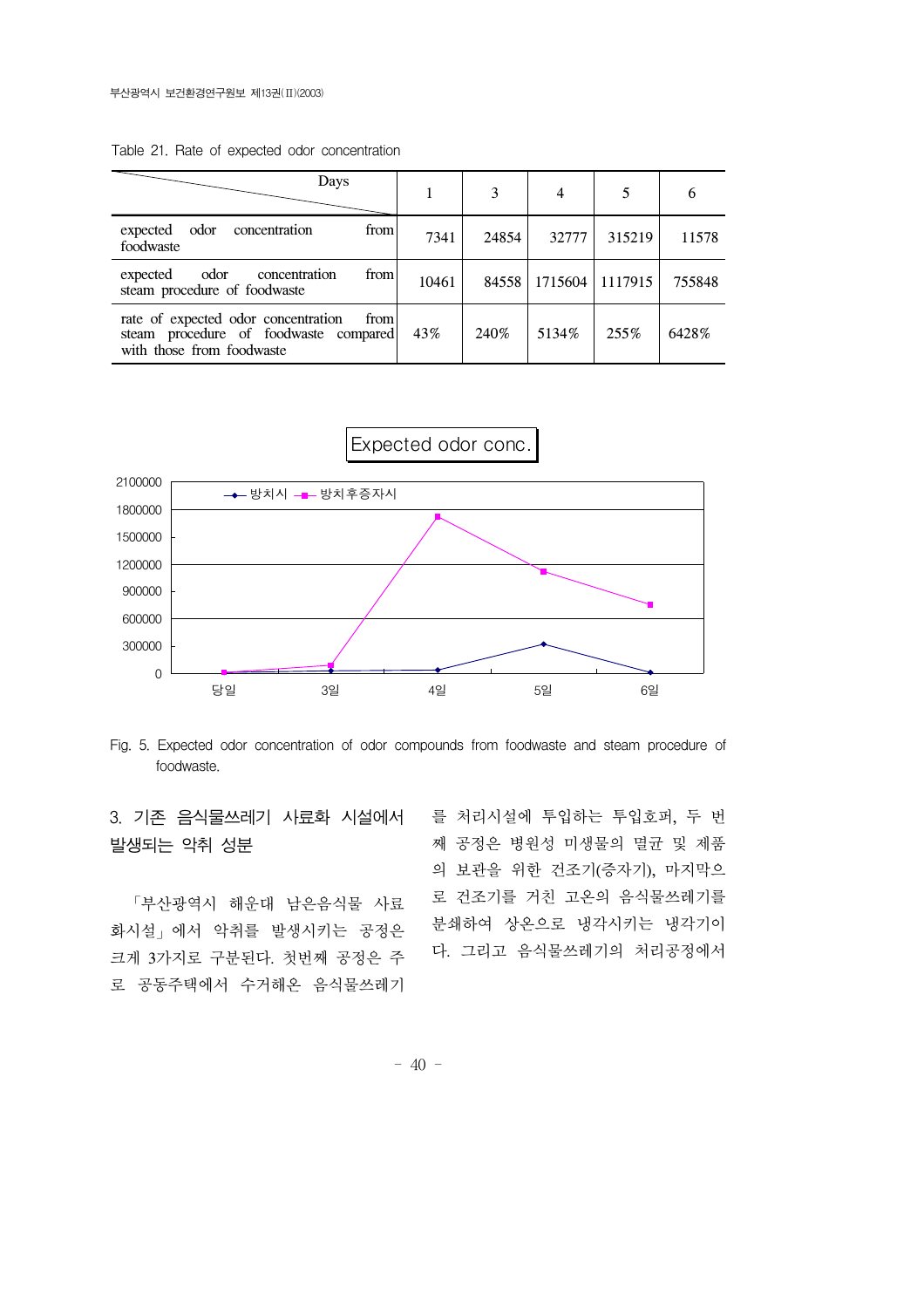발생되는 악취를 저감하기 위하여 2단계 의 악취방지시설을 갖추고 있는데, 제1단 계 방지시설로 생물학적 처리방법인 바이 오필터를, 제2단계 방지시설로 수돗물로 악취가스를 세정하는 흡수시설을 사용하 고 있다.

#### 3-1. 처리공정에 발생되는 악취성분

 각 공정에서 발생되는 악취 분석에서 총 33가지 악취 성분이 검출되었으며, 이 중 악취기여율의 총합이 99%이상 되는 12개 물질 이소발레르알데히드, 메틸메르캅탄, 디아세틸, 이소부티르알데히드, 프로필메 르캅탄, 아세트알데히드, 황화수소, 헥실알 데히드, 이황화아릴, 리모넨, 황화아릴, 황 화메틸을 선정하였고, 농도 및 악취기여율 을 산정하여 Table 22에 나타내었다.

 각 공정에서의 주요 악취성분은 모두 이소발레르알데히드로서 건조기에서 54.684ppm(악취기여율 42.9%), 냉각기에서 0.218ppm(50.2%), 투입호퍼에서 0.073 ppm(50.8%)으로 나타났으며, 앞절에서 실 험한 음식물쓰레기의 악취성분과 유사할 것으로 판단되는 투입호퍼의 악취원인물 질을 규명하기 위하여 유사공정인 음식물 쓰레기병합처리장의 적환장에서의 악취 성분을 분석하였다(Table 23). 음식물쓰레 기 병합처리장에서의 주요악취성분은 메 틸메르캅탄(악취기여율 43.6%), 황화수소 (36.0%), 아세트알데히드(18%), 이황화메틸

다르게 나타나 투입호퍼에서의 이소발레 르알데히드의 검출은 음식물쓰레기 처리 장 내부에 확산되어 있는 건조기에서의 발생 악취가 투입호퍼의 공기 흡입구(후 드)를 통해 흡입되어 검출된 것으로 추정 된다. 냉각기에서의 악취성분은 건조과정 을 거친 사료(음식물쓰레기)에서 발생되는 것으로 이소발레르알데히드의 악취기여율 이 가장 높았고, 냉각과정을 거치는 동안 메틸메르캅탄의 기여율(5.6%)은 감소하였 고 아세트알데히드의 기여율(18.1%)이 높 아진 것으로 나타났다.

 그리고 음식물쓰레기 사료화시설의 처 리공정별 발생되는 악취의 정도(세기)를 검토하기 위해 예상악취강도(Table 24)를 비교 분석하였다. 건조기의 예상악취강도 는 1274585로서 투입호퍼의 1444 보다 약 880배, 냉각기의 4341에 비해 약 290배를 나타내었고, 냉각기는 투입호퍼의 약 3배 의 예상악취강도를 나타내었다. 이러한 결 과로써 음식물쓰레기 사료화시설에서 발 생되는 악취의 대부분은 건조기에서 발생 됨을 알 수 있었다.

3-2. 악취 방지시설에서의 악취성분, 기여율 및 악취제거 효율

(2.3%)로서 투입호퍼의 악취성분과 서로 드 외 11개 성분을 선정하여 분석하였고, 악취방지시설의 효율을 검토하기 위하 여 제1단계 및 제2단계 방지시설의 전단 및 후단에서의 악취성분 가운데 처리공정 상의 주요 악취성분인 이소발데르알데히

- 41 -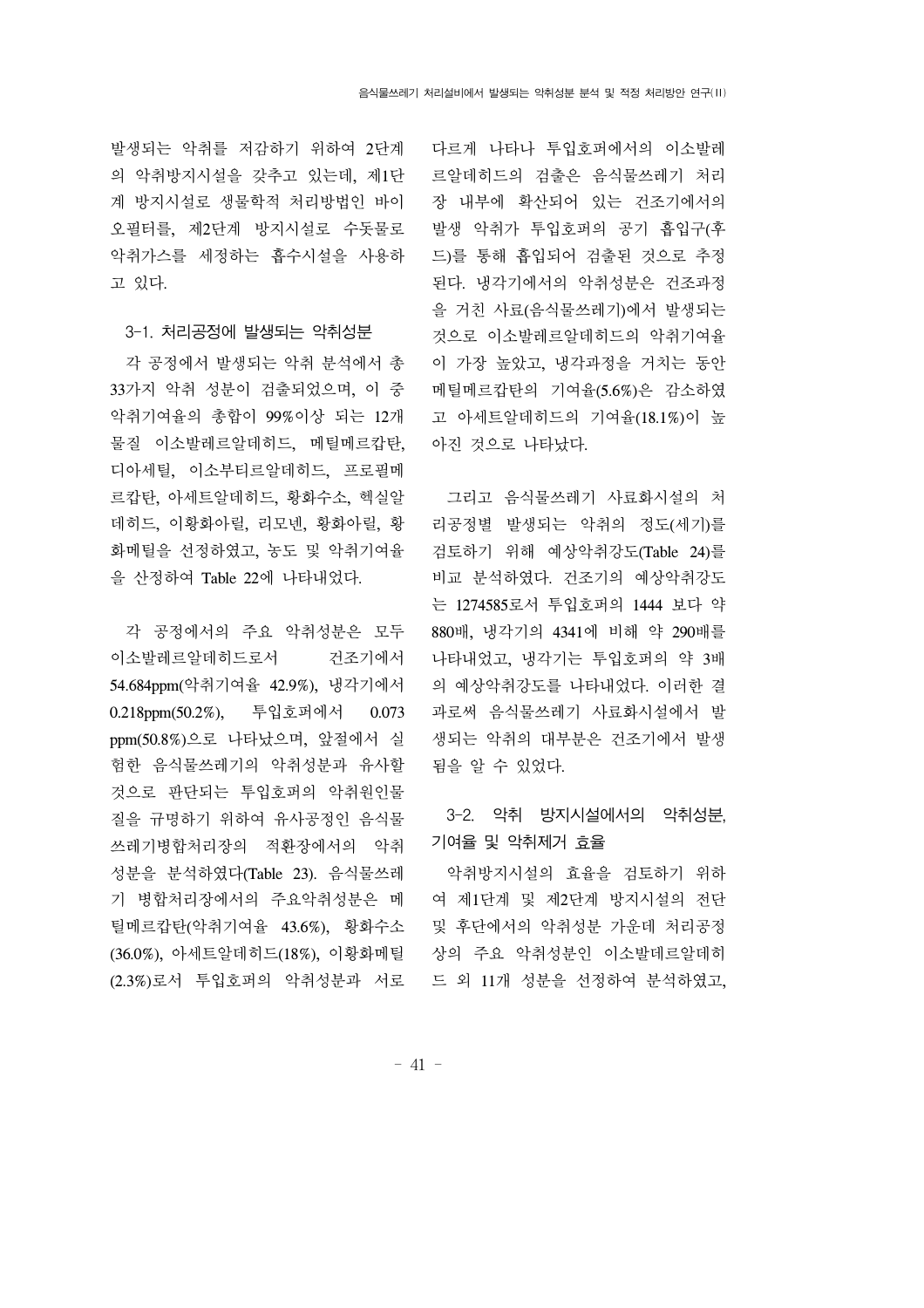|                   | Hopper         |                 |                | <b>Steamer</b>  | Cooler         |                 |
|-------------------|----------------|-----------------|----------------|-----------------|----------------|-----------------|
| Compounds         | Conc.<br>(ppm) | Attr.<br>$(\%)$ | Conc.<br>(ppm) | Attr.<br>$(\%)$ | Conc.<br>(ppm) | Attr.<br>$(\%)$ |
| Isovaleraldehyde  | 0.073          | 50.8            | 54.684         | 42.9            | 0.218          | 50.2            |
| Methyl mercaptan  | 0.020          | 19.8            | 20.546         | 23.0            | 0.017          | 5.6             |
| Diacetyl          | 0.000          | 0.0             | 8.323          | 13.1            | 0.035          | 15.9            |
| Isobutyraldehyde  | 0.032          | 6.3             | 33.680         | 7.5             | 0.055          | 3.6             |
| Propyl mercaptan  | 0.000          | 0.0             | 1.037          | 6.3             | 0.000          | 0.0             |
| Acetaldehyde      | 0.416          | 19.2            | 90.502         | 4.7             | 1.178          | 18.1            |
| Hydrogen sulfide  | 0.000          | 0.0             | 4.247          | 0.8             | 0.000          | 0.0             |
| Hexanal           | 0.000          | 0.0             | 2.470          | 0.7             | 0.040          | 3.3             |
| Diallyl disulfide | 0.000          | 0.0             | 0.870          | 0.3             | 0.000          | 0.0             |
| Limonene          | 1.789          | 3.3             | 89.798         | 0.2             | 1.943          | 1.2             |
| Diallyl sulfide   | 0.000          | 0.0             | 0.484          | 0.2             | 0.018          | 1.8             |
| Dimethyl sulfide  | 0.000          | 0.0             | 4.508          | 0.1             | 0.000          | 0.0             |

Table 22. Concentration and attribution ratio of odor compounds from foodwaste treatment processing facility

Table 23. Concentration and attribution ratio from foodwaste merging treatment facility

| Compounds          | Conc.(ppm) | Attr. $(\%)$ |
|--------------------|------------|--------------|
| Methyl mercaptan   | 0.006      | 43.6         |
| Hydrogen sulfide   | 0.029      | 36.0         |
| Acetaldehyde       | 0.053      | 18.0         |
| Dimethyl disulfide | 0.010      | 2.3          |
| Ethyl acetate      | 0.085      | 0.0          |
| 2-Butanone         | 0.007      | 0.0          |
| Hexanal            | 0.000      | 0.0          |

Table 24. Expected odor concentration from foodwaste treatment processing facility

|                             | Hopper | <b>Steamer</b> | Cooler |
|-----------------------------|--------|----------------|--------|
| Expected odor concentration | 1444   | 1274585        | 4341   |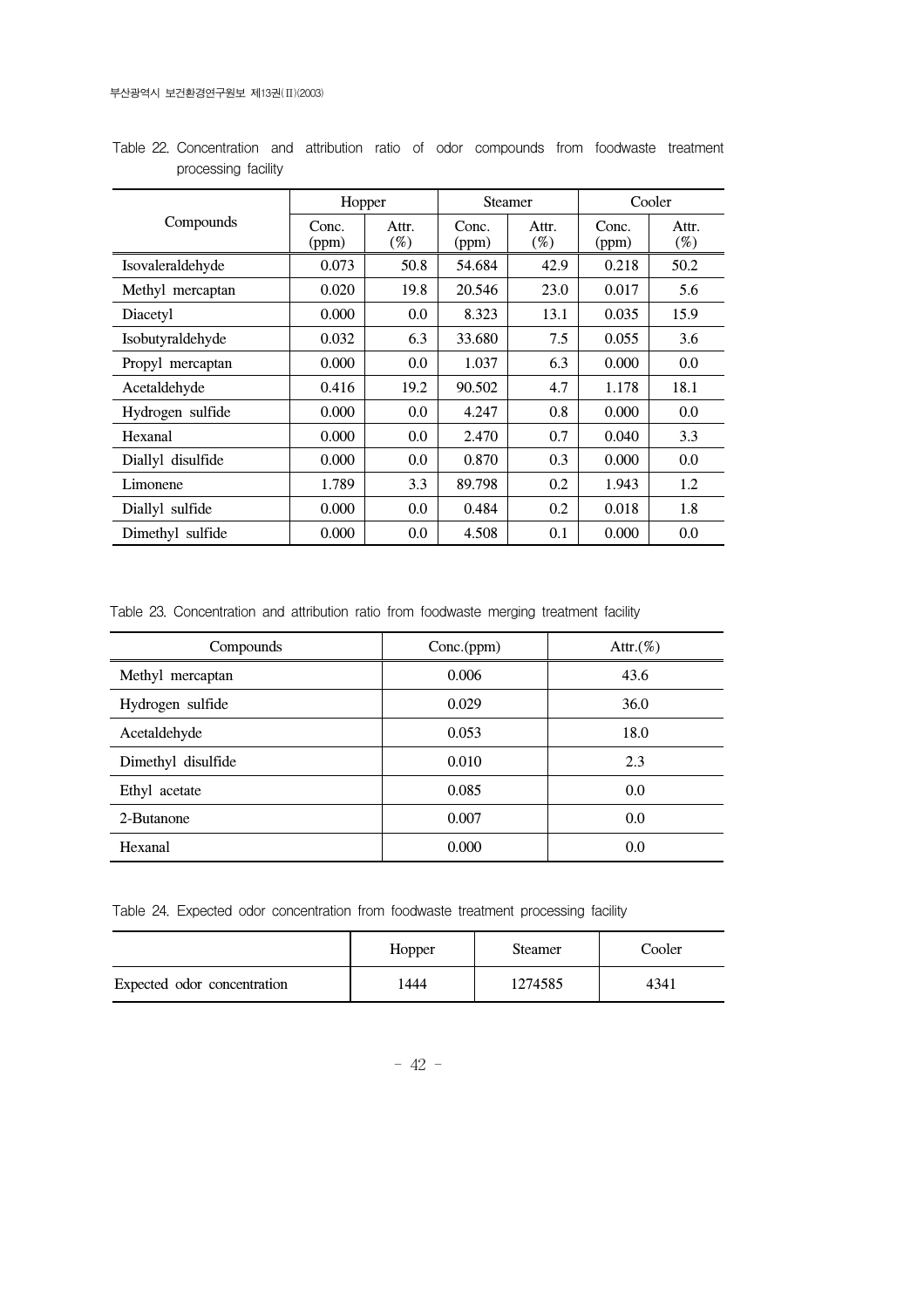|                   | <b>Before</b>  |                 | 1st stage      |                 | 2nd stage      |                  | Removal        |
|-------------------|----------------|-----------------|----------------|-----------------|----------------|------------------|----------------|
| Compounds         | Conc.<br>(ppm) | Attr.<br>$(\%)$ | Conc.<br>(ppm) | Attr.<br>$(\%)$ | Conc.<br>(ppm) | Attr.<br>$(\%)$  | eff.<br>$(\%)$ |
| Isovaleraldehyde  | 6.808          | 26.4            | 2.708          | 25.1            | 2.308          | 46.9             | 66.1           |
| Methyl mercaptan  | 4.450          | 24.7            | 1.690          | 22.4            | 0.000          | 0.0              | 100.0          |
| Propyl mercaptan  | 0.721          | 21.5            | 0.353          | 25.1            | 0.000          | 0.0 <sub>l</sub> | 100.0          |
| Diacetyl          | 1.811          | 14.0            | 0.629          | 11.7            | 0.452          | 18.4             | 75.0           |
| Isobutyraldehyde  | 4.073          | 4.5             | 1.595          | 4.2             | 1.468          | 8.5              | 64.0           |
| Acetaldehyde      | 16.955         | 4.4             | 12.375         | 7.6             | 16.515         | 22.4             | 2.6            |
| Hydrogen sulfide  | 1.530          | 1.4             | 0.615          | 1.4             | 0.000          | 0.0              | 100.0          |
| Hexanal           | 0.611          | 0.8             | 0.144          | 0.5             | 0.074          | 0.5              | 87.9           |
| Diallyl disulfide | 0.183          | 0.3             | 0.028          | 0.1             | 0.000          | 0.0 <sub>l</sub> | 100.0          |
| Diallyl sulfide   | 0.173          | 0.3             | 0.052          | 0.2             | 0.020          | 0.2              | 88.6           |
| Dimethyl sulfide  | 1.345          | 0.2             | 0.585          | 0.2             | 0.553          | 0.4              | 58.9           |
| Limonene          | 12.168         | 0.1             | 8.105          | 0.2             | 3.645          | 0.2              | 70.0           |

Table 25. Removal efficiency of preventive equipment in the foodwaste treatment processing facility

Table 26. Removal efficiency of 1st and 2nd preventive equipment in the foodwaste treatment processing facility

|                   | 1st (Biofilter)     | 2nd (Scrubber)      |  |
|-------------------|---------------------|---------------------|--|
| Compounds         | Removal eff. $(\%)$ | Removal eff. $(\%)$ |  |
| Isovaleraldehyde  | 60.2                | 14.8                |  |
| Methyl mercaptan  | 62.0                | 100.0               |  |
| Propyl mercaptan  | 51.1                | 100.0               |  |
| Diacetyl          | 65.3                | 28.1                |  |
| Isobutyraldehyde  | 60.8                | 8.0                 |  |
| Acetaldehyde      | 27.0                | $-33.5$             |  |
| Hydrogen sulfide  | 59.8                | 100.0               |  |
| Hexanal           | 76.4                | 48.6                |  |
| Diallyl disulfide | 84.5                | 100.0               |  |
| Diallyl sulfide   | 69.8                | 62.3                |  |
| Dimethyl sulfide  | 56.5                | 5.5                 |  |
| Limonene          | 33.4                | 55.0                |  |
| Average           | 58.9                | 49.1                |  |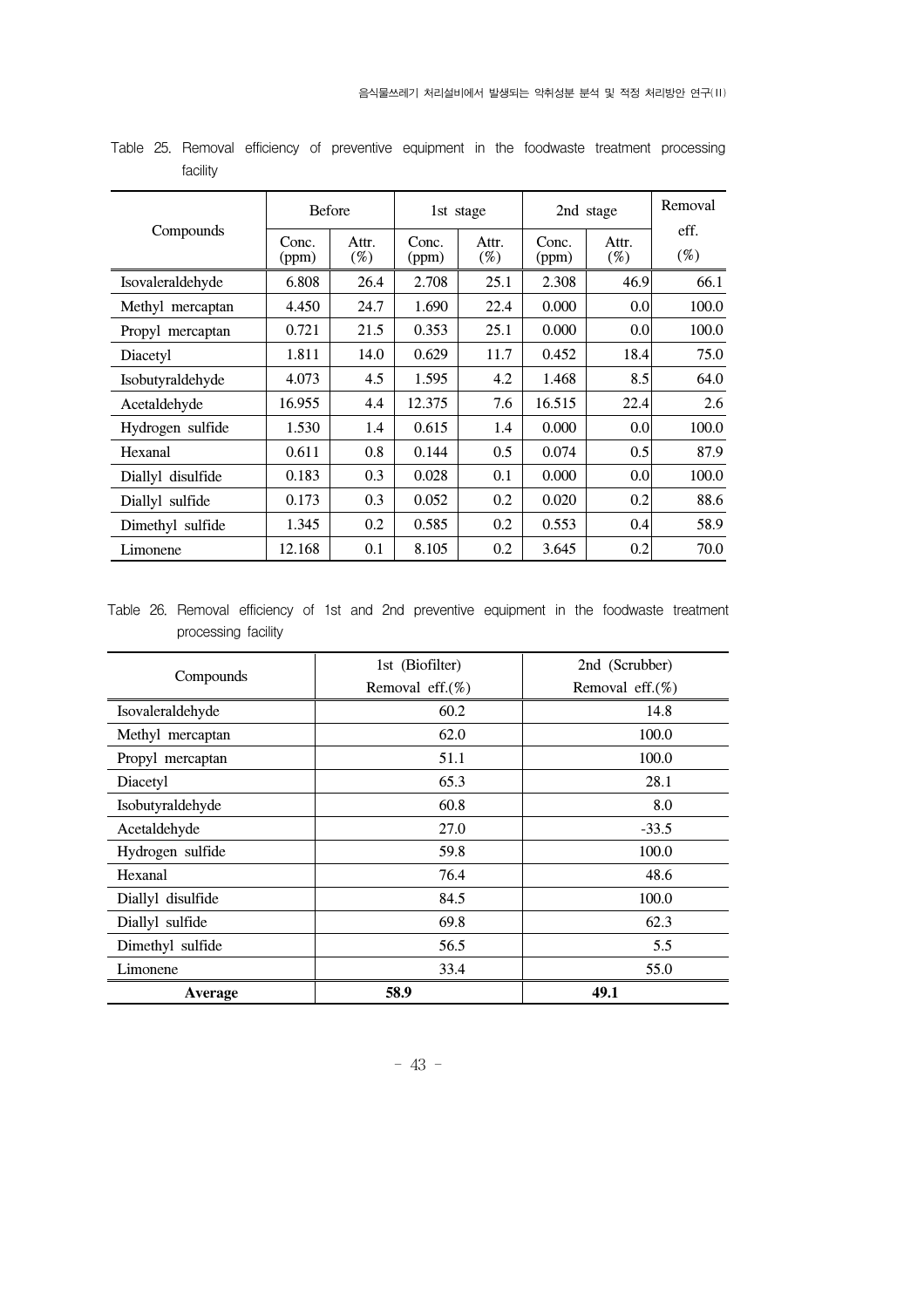Table 27. Expected odor concentration from odor preventive equipment

|                             | <b>Before</b> | 1st stage | 2nd stage |
|-----------------------------|---------------|-----------|-----------|
| Expected odor concentration | 257871        | 107955    | 49211     |

각 성분의 농도와 악취기여율 및 제거효 하다고 하겠다. 율을 Table 25에, 각 단계별 제거효율을 Table 26에 나타내었다.

 제1단계 방지시설에 의해서 방지시설 유입전의 주요악취성분인 이소발레르알데 히드는 6.808ppm에서 2.708ppm으로 60.2% 의 제거효율을 보였고, 메틸메르캅탄은 4.450ppm에서 1.690ppm으로 62.0%의 제거 효율을 나타내었다. 최대 제거효율을 보인 성분은 이황화아릴으로 84.5%를, 최소제 거효율은 아세트알데히드 27.0%로 나타났 으며, 평균제거효율 58.9%를 보였다. 그리 고 제2단계 방지시설에서는 이소발레르알 데히드 14.8%, 메틸메르캅탄 100.0%의 제 거효율을 보였고, 평균제거효율은 49.1% 를 나타내었으나, 메틸메르캅탄 등 메르캅 탄류가 최대제거효율 100.0%, 아세트알데 히드는 오히려 음의 값을 나타내어 그 편 차가 심하게 나타났으며, 비교적 황화합물 에 대하여는 높은 제거효율을, 물에 잘 녹 지 않는 특성을 지닌 알데히드류는 대체 로 낮은 제거효율을 보였다.

 따라서 음식물쓰레기 사료화시설의 방 지시설 측면에서의 악취저감을 위하여는 이소발레르알데히드, 이소부티르알데히드, 아세트알데히드 등 알데히드류를 더욱 저 감시킬 수 있는 방지시설의 보강이 필요

 총 2단계의 전체 악취제거효율은 평균 76.1%, 최대제거효율은 메틸메르캅탄, 프 로필메르캅탄, 황화수소, 이황화아릴이 100.0%을 나타내었고, 최소제거효율은 아 세트알데히드 2.6%로 나타났다.

그리고 각 성분의 예상악취강도로는 제1 단계 처리로 58.1%, 제2단계 처리로 54.4% 저감되어 전체적으로는 80.9%의 저 감효과를 나타내었다(Table 27).

#### 4. 환경기초시설의 악취 성분

 음식물쓰레기 처리시설과 기타 환경기 초시설과의 악취성분을 비교하기 위하여 부산광역시청소시설관리사업소 생곡쓰레 기매립장의 매립가스, 부산광역시환경시설 공단 위생사업소(분뇨처리장)의 분뇨저류 조, 남부사업소(하수처리장)의 최종배출가 스를 포집하여 분석하였다.

 분뇨처리장 내의 악취가 가장 심한 곳 은 수거해 온 분뇨를 전처리(협잡물 제거) 하여 해양투기하기까지 저장하는 분뇨저 류조로서, 악취의 주원인물질은 메틸메르 캅탄(악취기여율 55.9%)이며, 그 외 메틸 아릴설파이드(27.9%), 황화메틸(8.1%), 에 탄올(2.6%), 이황화메틸(2.4%)의 순으로 나 타났다(Table 28).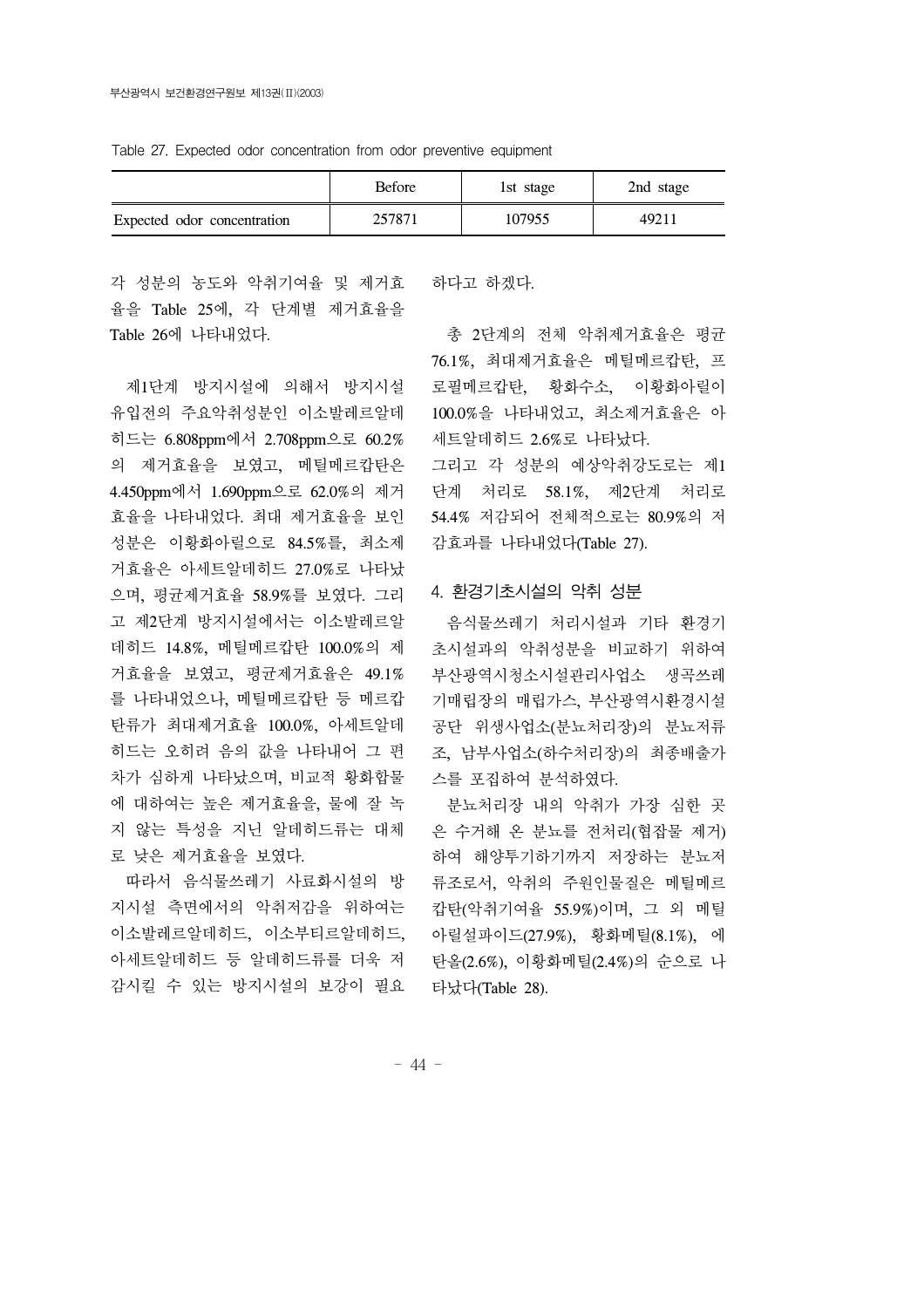| Compounds            | Conc.(ppm) | Attr. $(\%)$ |
|----------------------|------------|--------------|
| Methyl mercaptan     | 0.091      | 55.9         |
| Methyl allyl sulfide | 0.091      | 27.9         |
| Dimethyl sulfide     | 0.419      | 8.1          |
| Ethanol              | 31.620     | 2.6          |
| Dimethyl disulfide   | 0.122      | 24           |

Table 28. Odor compounds from sanitary treatment facility

Table 29. Odor compounds from sewage treatment facility

| Compounds        | Conc.(ppm) | Attr. $(\%)$ |
|------------------|------------|--------------|
| Hydrogen sulfide | 0.309      | 92.9         |
| Methyl mercaptan | 0.004      | 7.C          |

Table 30. Odor compounds of landfill gas

| Compounds           | Conc.<br>(ppm) | Attr.<br>$(\%)$ | Compounds              | Conc.<br>(ppm) | Attr.<br>$(\%)$ |
|---------------------|----------------|-----------------|------------------------|----------------|-----------------|
| Hydrogen sulfide    | 30.176         | 92.3            | 2-Methylheptane        | 1.168          | 0.0             |
| n-Butane            | 3.657          | 0.0             | Tetrachloroethylene    | 0.011          | 0.0             |
| Methyl mercaptan    | 0.378          | 6.8             | n-Octane               | 2.317          | 0.0             |
| Isopentane          | 4.141          | 0.0             | Ethylbenzene           | 4.218          | 0.0             |
| n-Pentane           | 1.619          | 0.0             | m,p-Xylene             | 7.047          | 0.2             |
| 2,2-Dimethylbutane  | 0.315          | 0.0             | o-Xylene               | 3.468          | 0.0             |
| 2,3-Dimethylbutane  | 0.389          | 0.0             | n-Nonane               | 2.876          | 0.0             |
| 2-Methylpentane     | 1.366          | 0.0             | Isopropylbenzene       | 0.437          | 0.1             |
| 3-Methylpentane     | 1.530          | 0.0             | <b>a-Pinene</b>        | 1.529          | 0.1             |
| n-Hexane            | 2.971          | 0.0             | m-Ethyltoluene         | 0.514          | 0.0             |
| Methylcyclopentane  | 3.739          | 0.0             | p-Ethyltoluene         | 0.227          | 0.0             |
| 2,4-Dimethylpentane | 0.253          | 0.0             | 1,3,5-Trimethylbenzene | 0.315          | 0.0             |
| Benzene             | 1.207          | 0.0             | o-Ethyltoluene         | 0.265          | 0.0             |
| Cyclohexane         | 8.406          | 0.0             | $\mathbb{B}$ -Pinene   | 0.462          | 0.0             |
| 2-Methylhexane      | 0.747          | 0.0             | 1,2,4-Trimethylbenzene | 0.649          | 0.0             |
| 3-Methylhexane      | 1.282          | 0.0             | Limonene               | 10.799         | 0.4             |
| n-Heptane           | 2.239          | 0.0             | n-Undecane             | 1.040          | 0.0             |
| Methylcyclohexane   | 3.381          | 0.0             | n-Dodecane             | 3.325          | 0.0             |
| Toluene             | 9.555          | 0.0             |                        |                |                 |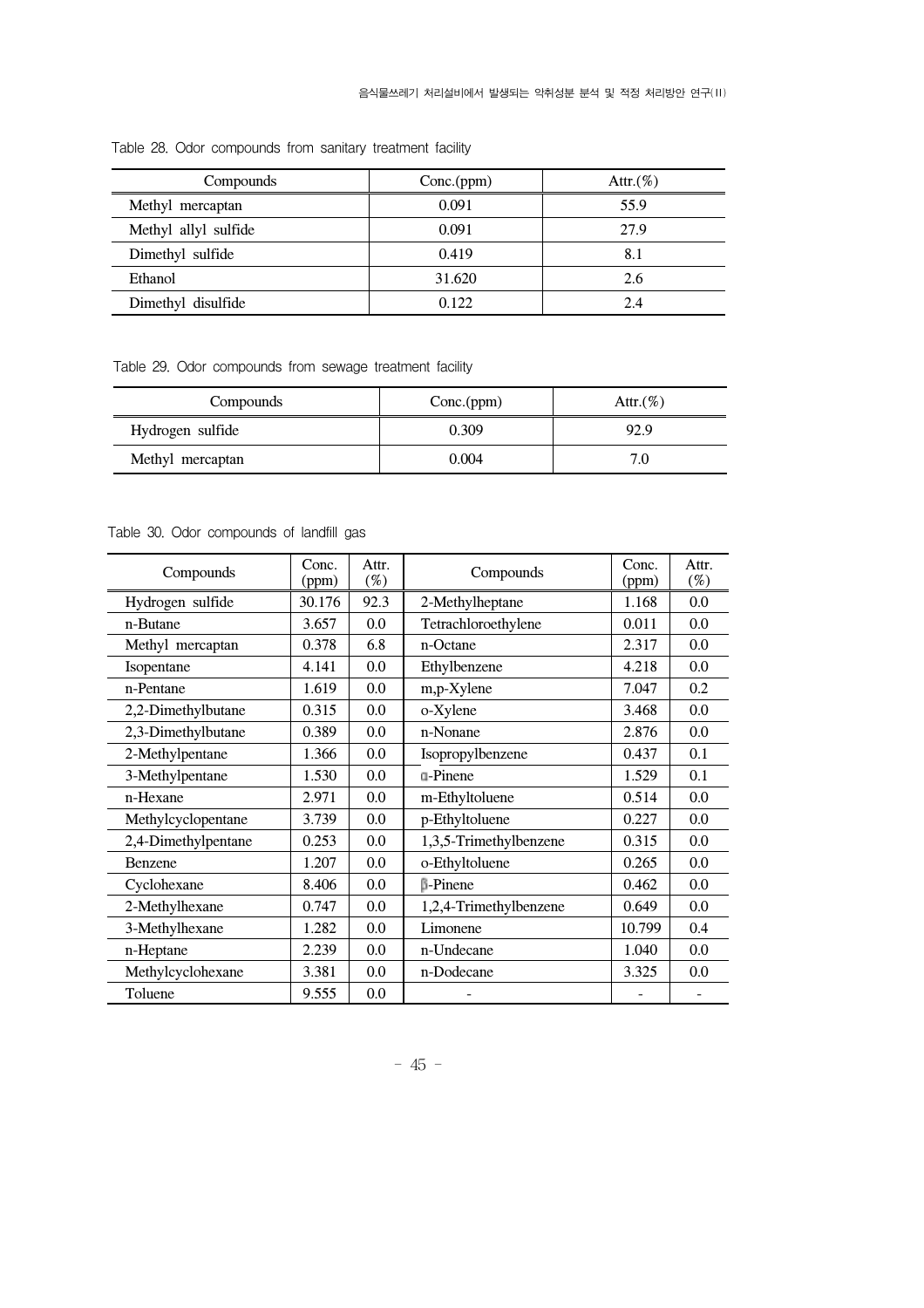하수처리장에서 가장 악취가 심한 곳은 처리대상 하수의 유입구와 최초침전지로 서 발생되는 악취로서 악취방지시설인 활 성탄흡착탑을 거쳐 대기 중으로 최종 배 출되고 있다. 악취의 주원인물질은 황화수 소로서 전체 악취의 92.9%를 차지하는 것 으로 나타났으며, 그 외 메틸메르캅탄이 7%의 기여율을 나타내었다(Table 29).

 쓰레기매립장에서의 악취원인물질을 검 토하기 위하여 매립가스 배출구에서 직접 시료를 채취하여 분석하였다. 총 39가지의 악취성분을 검출하였으며, 황화수소가 30.176ppm으로 악취의 92.3%를 차지하여 악취의 주원인물질로 나타났으며, 메틸메 르캅탄이 0.378ppm, 악취기여율 6.8%를 나타내어, 하수처리장의 악취성분과 매우 흡사하였다. 그 외 성분은 악취기여율이 매우 미미하거나 없는 것으로 나타났다 (Table 30).

 그리고, 음식물쓰레기처리시설 및 다른 환경기초시설의 주요 악취성분을 Table 31 에 나타내었다.

### Ⅳ. 결 론

 본 보고서는 음식물쓰레기 처리시설의 처리공정에서 발생하는 악취를 저감하기 위하여 음식물쓰레기 처리시설로 유입되 는 음식물쓰레기의 악취성분 및 처리 과 정에서 발생하는 악취성분을 분석하였고, 기존 음식물쓰레기처리시설에 설치되어 있는 음식물 쓰레기의 처리공정별 악취성 분과 악취방지시설의 악취에 대한 제거 효율을 검토한 결과 다음과 같은 결론을 얻을 수 있었다.

1. 음식물쓰레기의 종류별 악취성분 분석 결과, 육류 음식물쓰레기의 경우 방치 초기에는 아릴계 황화합물이, 4∼5일째 의 악취는 프로필메르캅탄과 메틸메르 캅탄이, 6일째부터는 트리메틸아민이 주요 악취성분으로 나타났으며, 생선류 음식물쓰레기의 경우 방치 초기에는 저농도의 메틸메르캅탄이 고유 냄새성 분으로, 5일∼11일까지는 메틸메르캅탄 과 트리메틸아민이, 12일 이후로는 트 리메틸아민이 주요 악취성분으로 나타 났으며, 채소류 음식물쓰레기의 경우

| $\sim$           |                                           |                                             |                                             |                                            |  |  |
|------------------|-------------------------------------------|---------------------------------------------|---------------------------------------------|--------------------------------------------|--|--|
|                  | sanitary<br>treatment facility            | sewage<br>treatment facility                | landfill facility                           | foodwaste treatment<br>processing facility |  |  |
| Odor<br>compound | Methyl mercaptan,<br>Methyl allyl sulfide | Hydrogen<br>sulfide,<br>Methyl<br>mercaptan | Hydrogen<br>sulfide,<br>Methyl<br>mercaptan | Isovaleraldehyde,<br>Methyl mercaptan      |  |  |

Table 31. Main odor compounds from environmental facilities